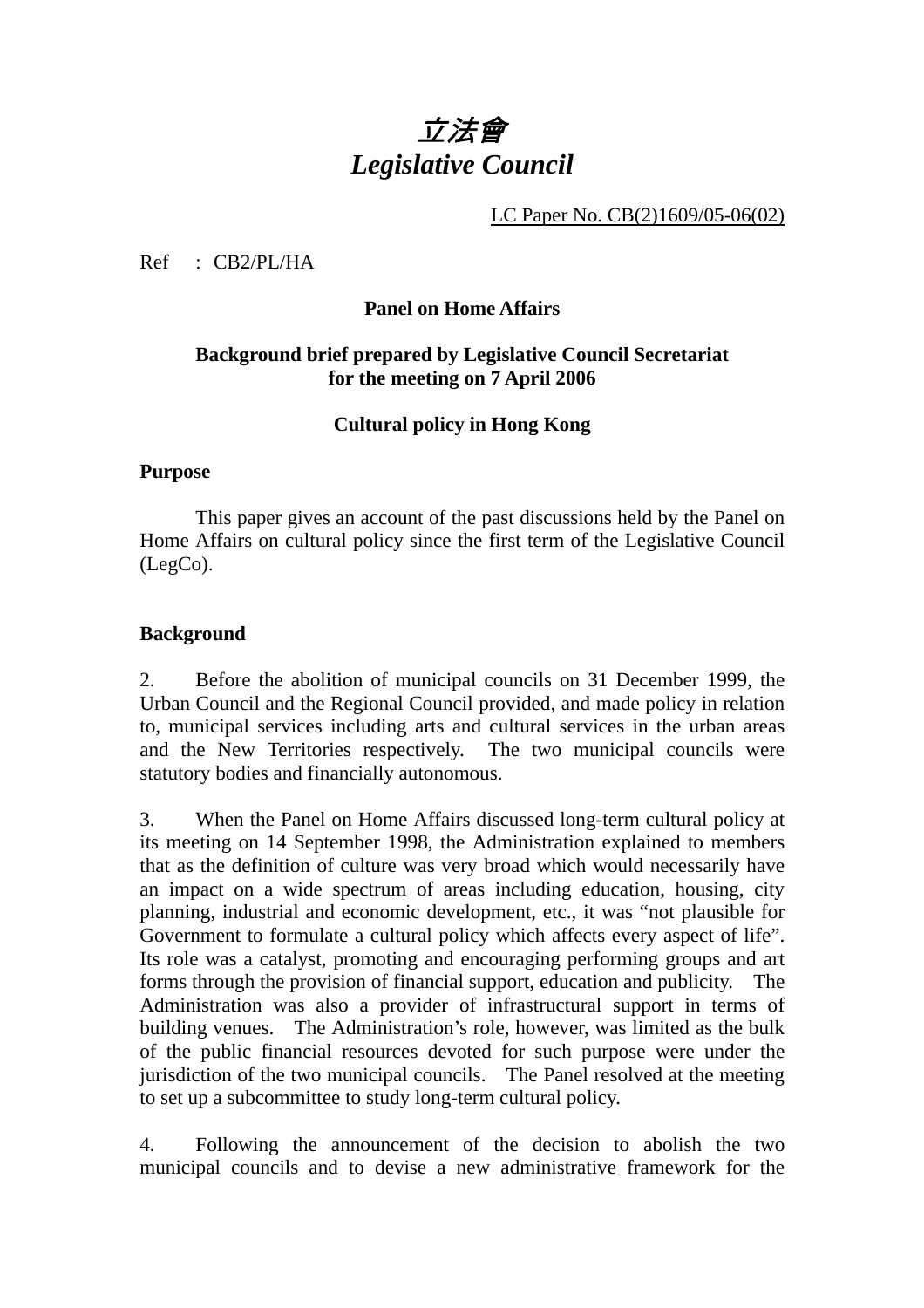delivery of arts and sports services in the Chief Executive's Policy Address in 1998, the Subcommittee stressed that there was a need to formulate a cultural policy before a decision on an institutional framework for arts and culture was made. The Subcommittee requested the Administration to put forward proposals on a cultural policy and a new institutional framework for public consultation. The Subcommittee held a total of three meetings and was dissolved at the end of the first term of LegCo.

5. The Administration commissioned a consultant in November 1998 to undertake a study on the provision of culture and the arts, recreation and sports services in Hong Kong, and to recommend a new institutional framework for the provision and management of such services following the proposed abolition of the municipal councils.

6. The Administration published the Consultant's Report on Culture, the Arts, Recreation and Sports Services (the Consultant's Report) in March 1999 which, among others, recommended to set up -

- (a) a Culture and Heritage Commission (the Commission) to advise the Administration through the Secretary for Home Affairs (SHA) on cultural policies and funding priorities for culture and the arts, and broad funding allocations to the major culture and arts organisations; and
- (b) a new department (currently the Leisure and Cultural Services Department) from 1 January 2000 to take up the duties of the municipal councils in respect of the arts and culture, sports and recreation.

7. The Chief Executive appointed the Commission in April 2000 under the chairmanship of Professor CHANG Hsin-kang. Eleven members of the Commission including the chairman were appointed in their personal capacity. The other six ex-official members were chairmen of the Antiquities Advisory Board, the Hong Kong Academy for Performing Arts, the Hong Kong Arts Centre and the Hong Kong Arts Development Council, SHA and the Director of Leisure and Cultural Services. The Commission published its first and second consultation papers in March 2001 and November 2002 respectively. The Commission submitted its Policy Recommendation Report to the Chief Executive in April 2003.

8. In its Policy Recommendation Report, the Commission put forward over 100 recommendations which covered policies as well as specific implementation strategies. The key recommendations are in **Appendix I**. A summary of the Administration's response to the Report made in February 2004 is in **Appendix II**. The Administration accepted 94 of the recommendations made by the Commission. The updated progress and details in respect of the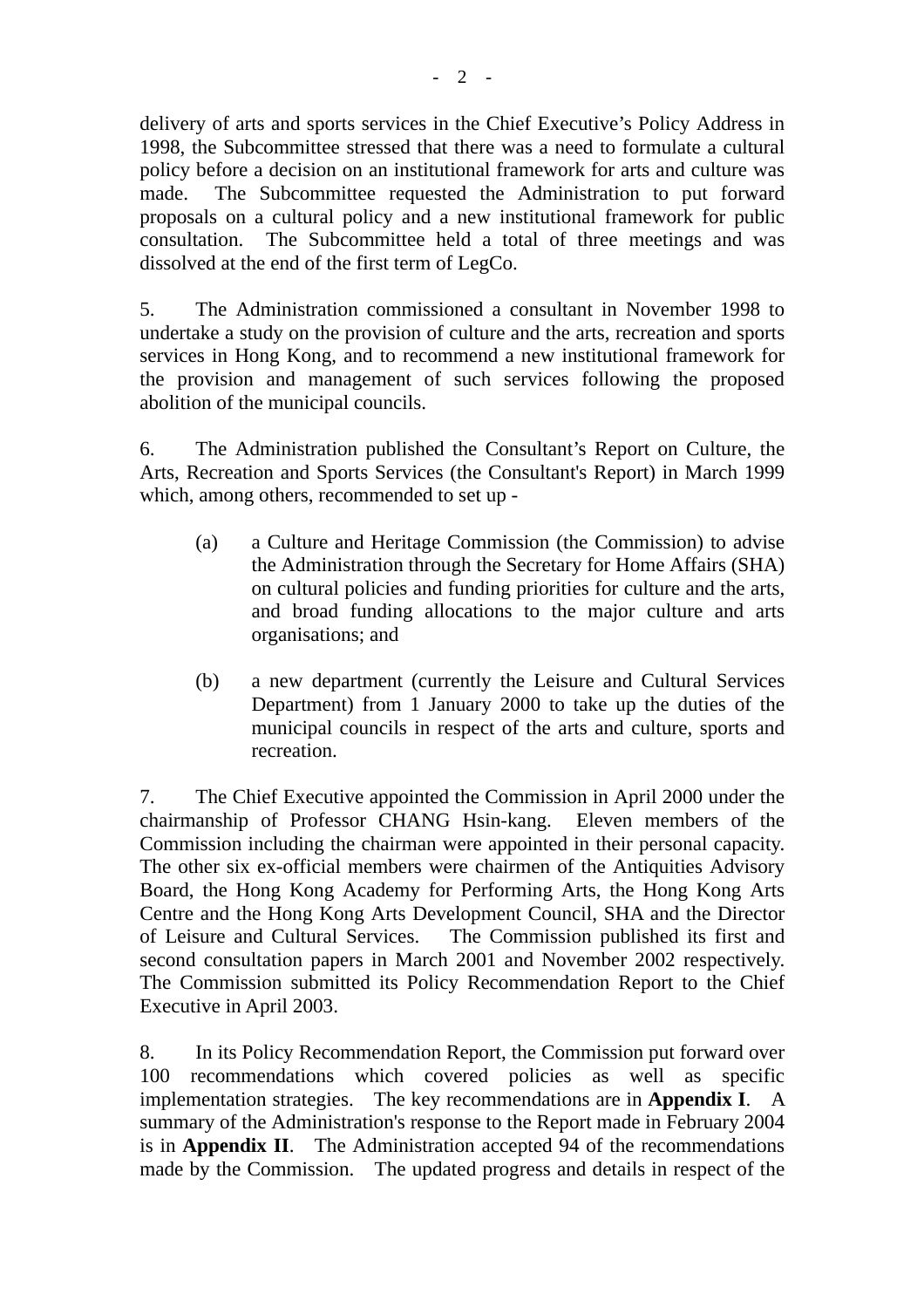Administration's implementation of the recommendations accepted are in **Appendix III**. The Commission no longer met after the submission of its Policy Recommendation Report.

9. On the development of the West Kowloon Cultural District (WKCD), the Panel discussed the planning of a performance venue on the West Kowloon Reclamation at its meeting on 13 December 1999. The Panel and the Panel on Planning, Lands and Works (the PLW Panel) held two joint meetings on 18 and 25 November 2003 to receive views from the arts, cultural, building, property and estate sectors. The PLW Panel subsequently took the lead in following up the discussions on the development of WKCD. At its meeting on 21 January 2005, the House Committee decided to set up a subcommittee to study issues relating to the development of WKCD (the Subcommittee on West Kowloon Cultural District Development).

## **The Administration's reply to a written question about cultural policy during the examination of the Estimates of Expenditure 2006-07**

10. During the examination of Estimates of Expenditure 2006-07, Hon Emily LAU has raised a written question about the Administration's plan to formulate a cultural policy in 2006-07. The Administration has replied that its existing policy on the development of arts and culture in Hong Kong is to create an environment which is conducive to freedom of expression and artistic creation, and which encourages public participation in arts and cultural activities. The Administration has been implementing this policy through the provision of venues and financial support, programme presentation, arts education and publicity. According to the Administration, its policy is in line with the six overall principles on promoting the long-term cultural development in Hong Kong, which have been put forward by the Commission in its Policy Recommendation Report. These six principles are "people-oriented", "pluralism", "freedom of expression and protection of intellectual property", "holistic approach", "partnership" and "community-driven".

## **Relevant discussions of the Panel on Home Affairs**

### Meetings held

11. The Panel on Home Affairs discussed the Consultant's Report at its meetings on 29 March, 18 May, 27 May and 14 June 1999. The Panel discussed the first consultation paper of the Commission at its meeting on 20 April 2001. At its meetings on 8 November and 17 December 2002, the Panel discussed the second consultation paper of the Commission. The Panel discussed the development of WKCD at its meeting on 13 December 1999 and at another two joint meetings with the PLW Panel on 18 and 25 November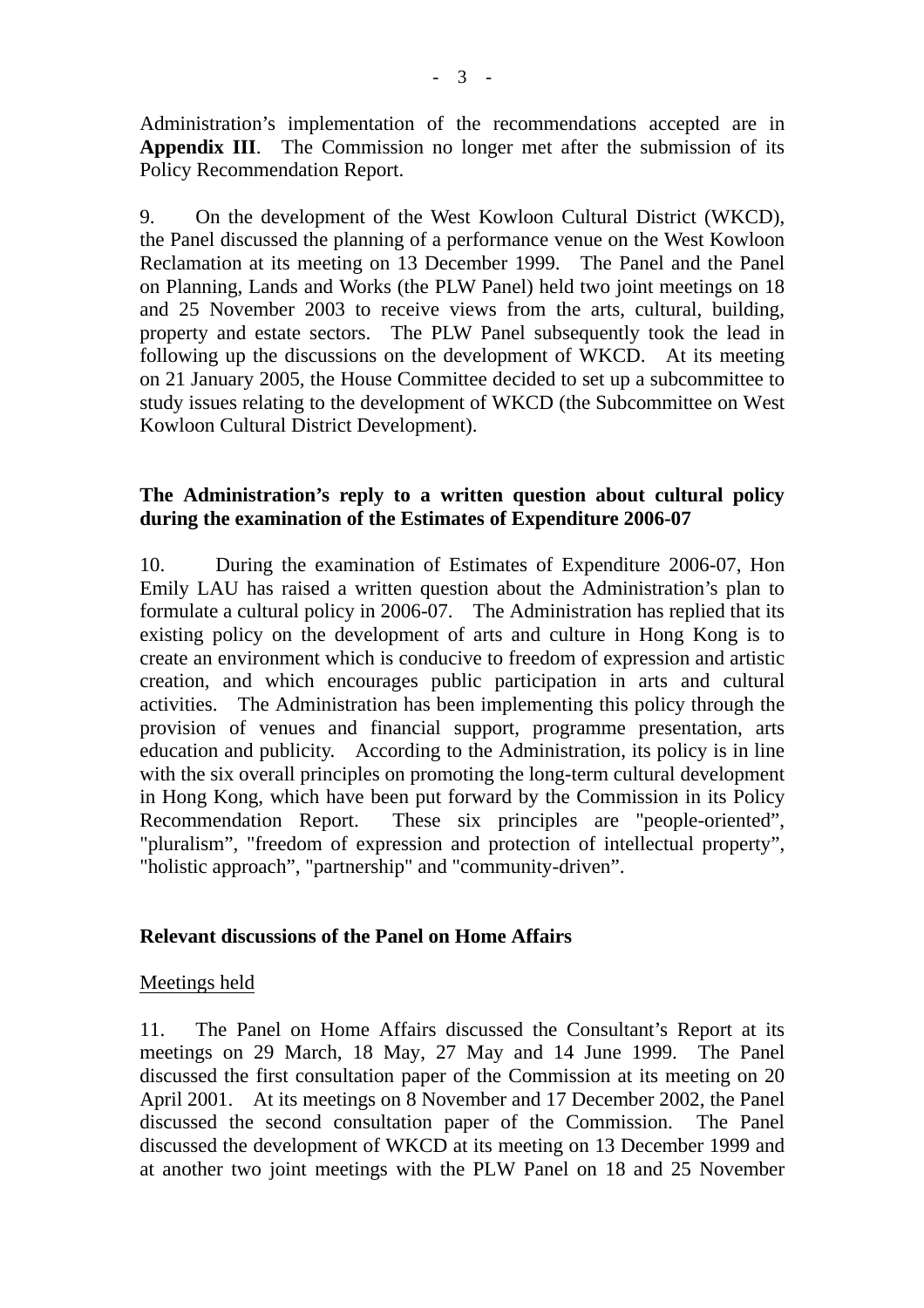2003 respectively. The Panel received a briefing from SHA on the Chief Executive Policy Address in 2005 at its meeting on 17 January 2005 during which the relation between cultural policy and heritage conservation was discussed.

12. The views and concerns relating to cultural policy expressed by members at these meetings are summarised in the following paragraphs.

## Lack of a policy direction in devising a new structure for culture and arts

13. When the Panel discussed the Consultant's Report, some members expressed dissatisfaction that the Consultant's Report had devised a new structure for culture and arts without the backing of a policy direction for the development of culture and arts, and had only focused on rationalisation and operation of the administrative structure. They were also disappointed that the Consultant's Report did not provide an in-depth analysis of the development of culture in Hong Kong for the purpose of formulating a long-term policy. These members were of the view that the future cultural policy should allow pluralistic and diversified development of arts and culture.

14. The Consultant informed the Panel that in devising the new structure, he had in mind the preservation of artistic freedom and diversity of cultural development as the fundamental principles for ensuring uninhibited and continuing development of arts and culture. The Administration explained that it had a policy for arts based on two broad principles, i.e. a respect for freedom of expression and creativity, and a respect for the pluralistic development of arts. However, it was not possible for the Administration to formulate a cultural policy in the past because over 80% of the resources and venues for culture and arts were controlled by municipal councils. With the rationalisation of the administrative structure, the Commission to be set up would advise the Administration on the formulation of an integrated cultural policy.

15. The Administration further explained to the Panel that it had a vision for the future cultural scene in which –

- (a) the importance of the arts and culture as the soul and spirit of an innovative, creative and harmonious society would be recognised;
- (b) an enabling framework to facilitate rather than directly manage the arts would be provided;
- (c) partnership with non-government agencies to promote arts for excellence as well as arts for public appreciation would be developed;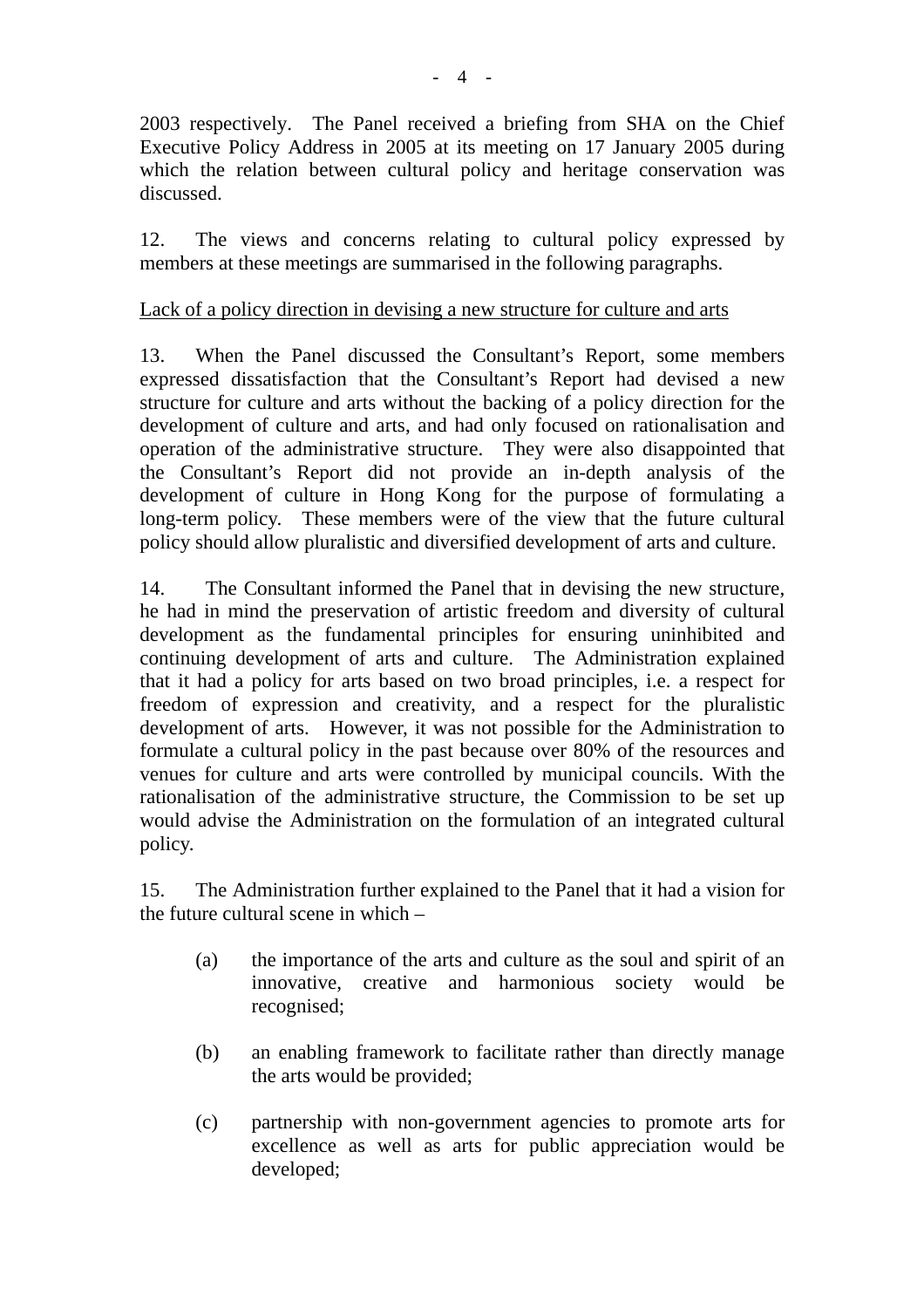- (d) Hong Kong's unique environment, which embodied a successful blend of Chinese and Western cultures, promoted the traditional arts forms, and sought international excellence, would be enhanced; and
- (e) heritage would be preserved and promoted so as to foster a sense of belonging and an appreciation of cultural legacy.

Lack of a policy direction in planning cultural facilities and in implementing heritage conservation projects

16. When the Panel discussed the development of WKCD, some members expressed concern that Hong Kong's cultural policy might be dictated by the infrastructure development and the Administration had not demonstrated a clear understanding of the needs of the arts and cultural community in planning the development of WKCD. They considered that the provision of the right kind of purpose-built facilities would have direct impact on the future direction of cultural development. These members stressed that the Administration should have a policy direction on the cultural development in WKCD and the facilities to be built should tie in with the cultural policy. They expressed doubts whether the Administration had taken into account the recommendations of the Commission in planning for the development of WKCD.

17. SHA informed members that the vision of the Commission on the development of arts and cultural facilities was set out in an annex to the Concept Plan Competition Document of WKCD. In preparing the Invitation for Proposals, the Administration had also taken into consideration the principles of "people-oriented", "partnership" and "community-driven" as recommended by the Commission.

18. When the SHA briefed the Panel on the Chief Executive's Policy Address in 2005 on 17 January 2005, Hon Emily LAU expressed the view that when the Administration implemented heritage conservation projects, e.g. the Central Police Station Compound Project, due regard should be given to the historical and cultural value of the projects. She considered that the Administration should not proceed with these projects before the formulation of a cultural policy. SHA informed members that the Policy Recommendation Policy of the Commission had depicted the cultural policy of Hong Kong. The Administration had all along carried out its heritage conservation work in accordance with the Antiquities and Monuments Ordinance and was reviewing its policy on built heritage conservation. Before a new policy was formulated, the Administration would continue with its heritage conservation work in accordance with the existing policy.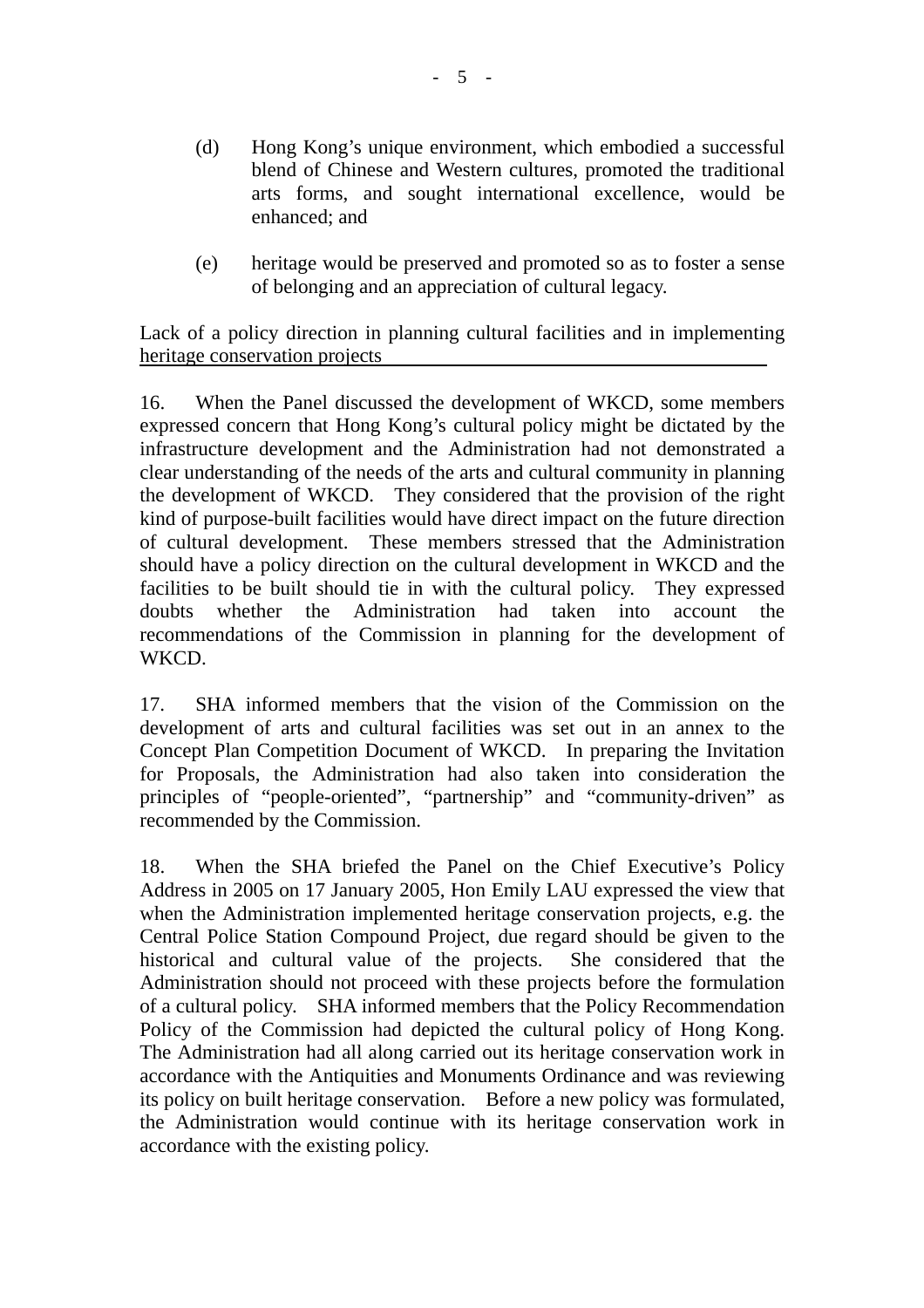## Administration's domination over the development of arts and culture

19. Some members expressed concern that following the abolition of the two municipal councils, the Administration would steer the direction of cultural development with a much lower level of public participation under the new structure for arts and culture. They considered that the new structure would create an environment conductive to monopolisation of arts and cultural services by the Administration as well as bureaucratic interference, hence hampering the development of arts and culture in the long term.

20. SHA pointed out that the Administration had no intention to centralise all powers for the development of arts and cultural services. The broad direction was to reduce the Administration's direct involvement and bring in more private sector initiative in the delivery of arts and culture services. He informed the Panel that up to 10 members of the Commission would be drawn from the business, professionals, the management, the arts community and supporters of cultural programmes, etc. One main objective of the Commission was to coordinate the efforts of various sectors in the provision of cultural services. The Administration would consult the Commission, international experts, other stakeholders and the general public before reaching a decision on the formulation of a cultural policy. The Administration also stressed that it was committed to facilitating the long-term development of culture and arts, based on the principles of freedom of expression and creativity and pluralistic development of arts.

21. Hon Cyd HO expressed doubts about the competence of government officers, who were not experts in cultural and arts matters, in formulating a cultural policy for Hong Kong. Hon MA Fung-kwok considered that the Administration should avoid giving the impression of dominating or steering the future direction of cultural development.

22. Some members noted with concern that under the cultural institutional framework proposed by the Commission in its second consultation paper, the Home Affairs Bureau (HAB) would be fully responsible for the formulation of policies and overall resource deployment, and a statutory "Culture Foundation" would be set up to allocate funding to all professional arts groups according to the overall policy direction of HAB. They queried how pluralistic cultural development could be safeguarded if SHA who was politically appointed would have a strong influence on cultural development and the Government-appointed "Culture Foundation" would be the only organisation established for the promotion of culture. These members considered that a cultural policy should be formulated by a statutory body with its members elected from the community and funds on cultural development should be allocated by government departments according to the cultural policy.

23. The Chairman of the Commission explained that the recommendations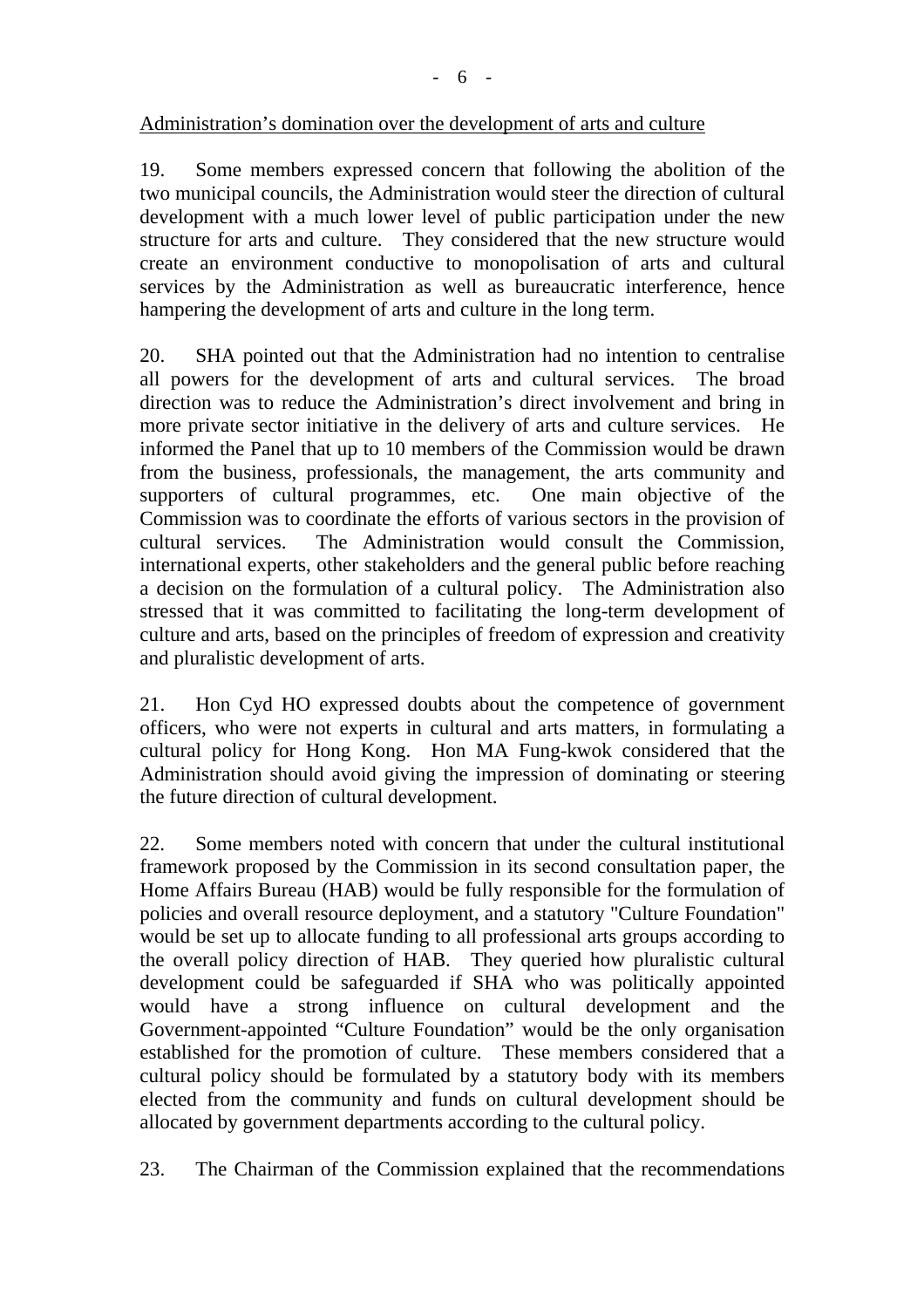put forward by the Commission, if adopted by Administration, would become the broad direction for policy on cultural development. SHA would only formulate policies along this direction. Under the proposed institutional framework, the Administration would only set the parameter of resource deployment and the "Culture Foundation" would operate independently in allocating public funds on culture and arts. The Chairman of the Commission also pointed out that it was recommended that the majority of the members of the "Culture Foundation" should come from the private sector and that a system similar to the "Arts Interests Representatives Nomination" of the Arts Development Council should be established to ensure sufficient democratic involvement in the "Culture Foundation".

### "People-oriented" and "community-driven" cultural development

24. Members in general were supportive of the six major principles for cultural development recommended in the second consultation paper of the Commission (paragraph 10 above refers). They considered that the Administration should adopt a non-interventionist policy to enhance "community-driven" cultural development. Some members, however, expressed concern that given that the Commission was a non-statutory body appointed by the Chief Executive and its principles and strategies would be implemented by the relevant government departments and statutory bodies, the Commission might not be able to function independently and ensure the implementation of its strategies for "people-oriented" and "community-driven" cultural development in the long term. Hon Albert HO further expressed doubts about the Administration's sincerity in upholding the principle of "community-driven" or "community involvement" in cultural development. He considered that if the Administration advocated "community involvement", it should not have abolished the elected municipal councils.

25. Some members were also concerned that public funding to support culture and arts services would decrease, thus hampering the capabilities of non-governmental agencies to promote the development of culture and arts.

26. The Chairman of the Commission pointed out to the Panel that it was quite common in overseas countries to have government-appointed bodies for the promotion of cultural policies and directions in cultural development, and yet the local communities were able to take the lead in planning and organising cultural activities. In fact, the formulation of policies for cultural development needed active participation and support of the community.

27. On the principle of "community-driven" for cultural development, the Chairman of the Commission explained that "community-driven" in the context of cultural development should be interpreted from a wider perspective. Basically, the active participation of the community in proposing cultural programmes and organising cultural activities should to some extent reflect the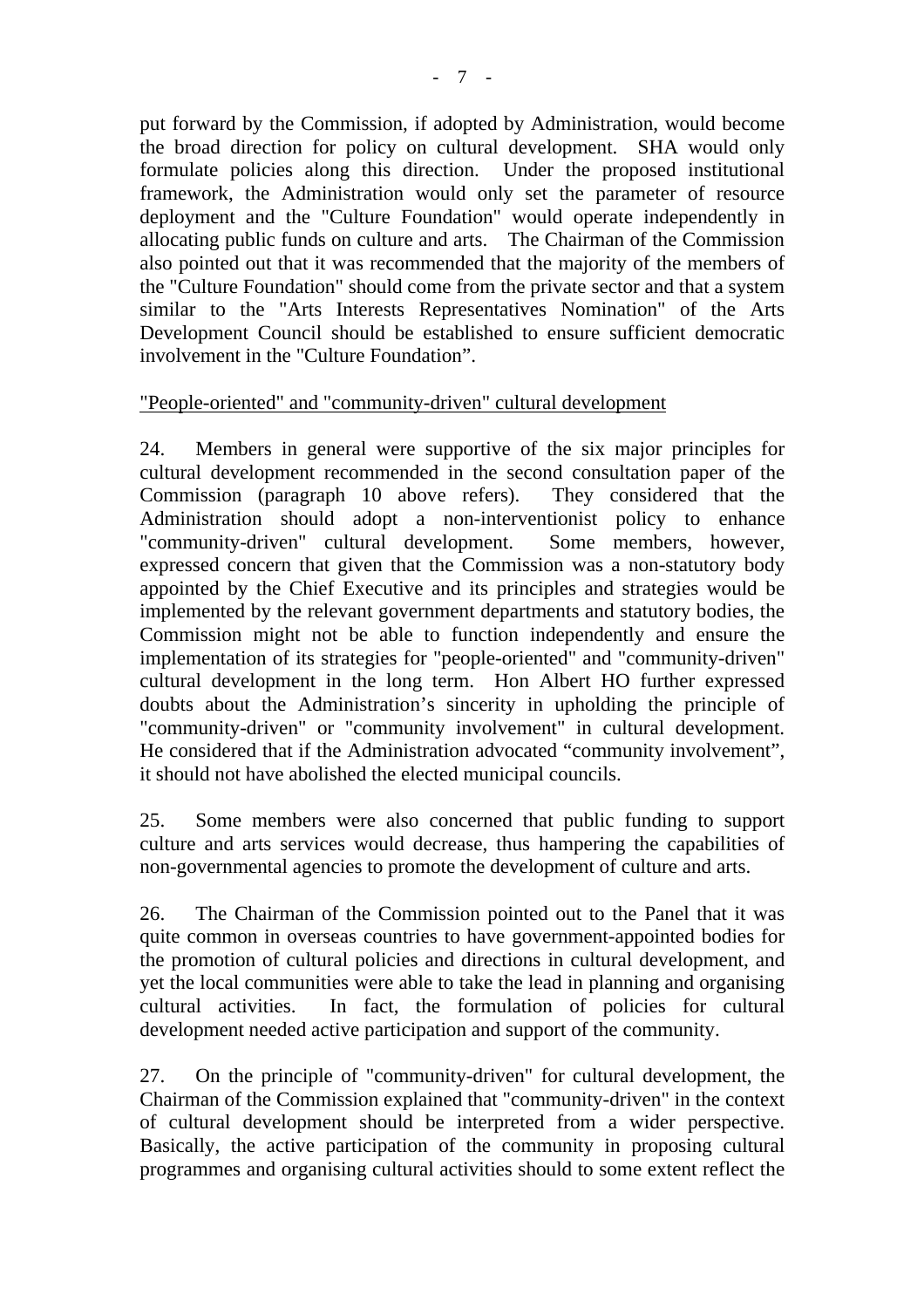existence of "community-driven" cultural development. There was no conflict between Administration's provision of resources and "community driven" cultural development. He elaborated that the principle meant that the driving forces of cultural development, such as the provision and management of cultural facilities and activities, and the required resources, would be derived from the community. The Commission hoped that the cultural scene would be evolved from the existing Administration-led situation to the ultimate "community-driven" situation. However, because of the economic downturn at that time and other factors, the private sector might not be ready to take over the existing role of the Administration. Hence, "community involvement"was adopted as a transitional strategy and Administration should continue to allocate sufficient resources before the private sector assumed a leading role.

### **Concerns of the Subcommittee on West Kowloon Cultural District Development**

28. The Subcommittee on West Kowloon Cultural District Development highlighted the lack of a cultural policy as one of the deficiencies in respect of the development mode of WKCD in its Phase I Report. The Subcommittee pointed out that no official documents had been published by SHA to set out comprehensively the Administration's vision and direction on the medium and long-term development of arts and culture. The Administration had advised the Subcommittee that its cultural policy is in fact its acceptance of the recommendations in the Policy Recommendation Report of the Commission. The Subcommittee expressed concern that as the arts and cultural policy blueprints, as set out in the Policy Recommendation Report, were not yet in existence when the Administration decided to develop an arts and cultural district in West Kowloon, the project was decided in a policy vacuum.

29. In its Phase II Report, the Subcommittee on West Kowloon Cultural District Development reiterated its concern about the lack of a clear cultural policy which should serve as the backbone of the development of WKCD. At its meeting on 21 February 2006, the Subcommittee requested the Administration to set out its cultural policy.

## **Motions/question relating to cultural policy moved/raised at Council meetings since the first term of LegCo**

30. Hon MA Fung-kwok moved a motion on "Establishment of a Culture Commission" at the Council meeting on 21 April 1999 urging the Administration to set up an independent and highly transparent Culture Commission to, among others, formulate cultural policies. The motion was voted down. Mr MA also raised a written question on the policy recommendations of the Commission at the Council meeting on 3 March 2004.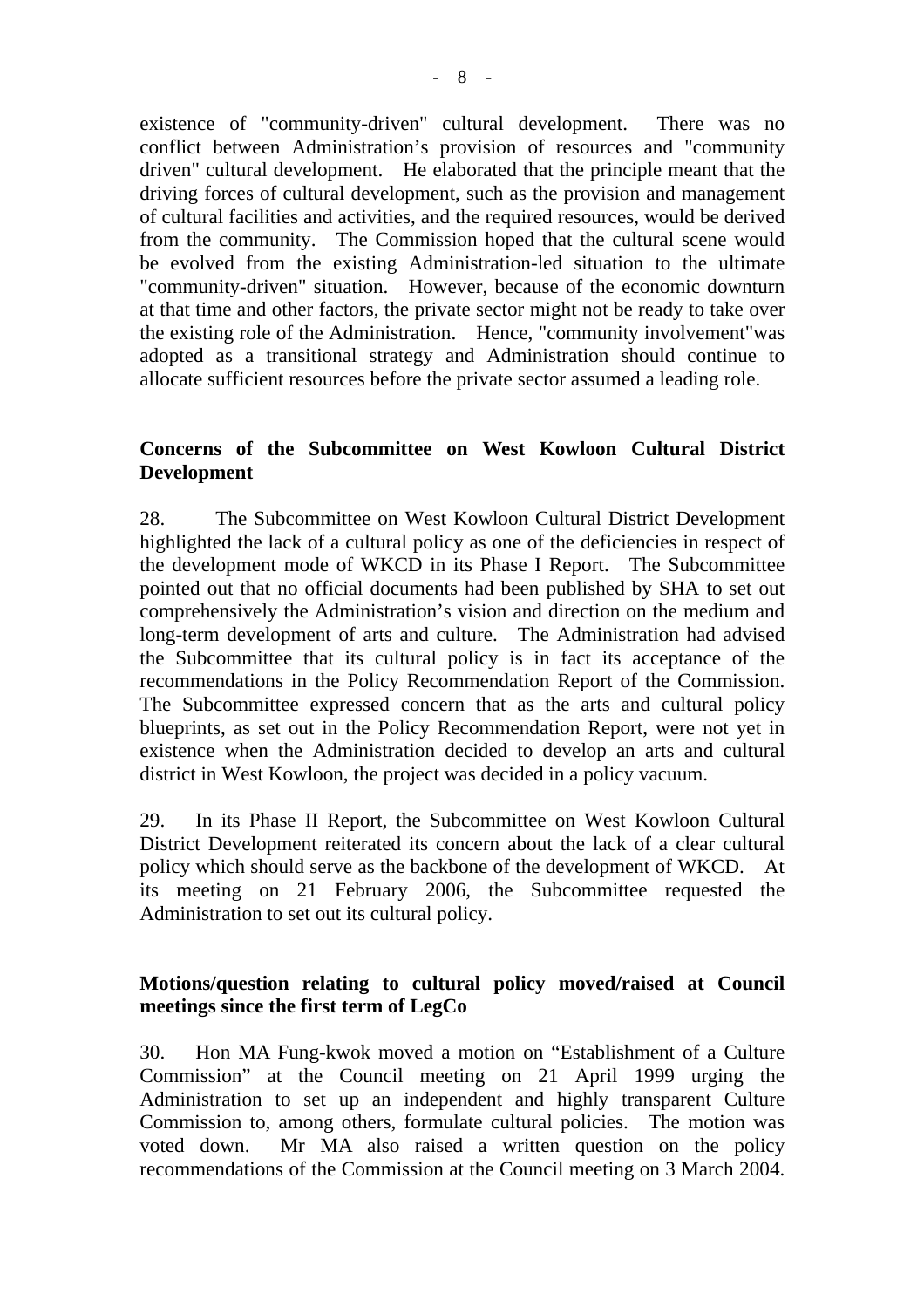The written question and the Administration's reply are in **Appendix IV**.

31. Hon WONG Sing-chi moved a motion on "West Kowloon Cultural District development project" at the Council meeting on 26 November 2003. The motion, as amended by Hon MA Fung-kwok, urging the Administration to, among others, uphold the principles put forward by the Commission in formulating the development plan was passed.

32. Hon Alan LEONG moved a motion on "Development of the West Kowloon Cultural District" at the Council meeting on 5 January 2005 urging the Administration to, among others, formulate long-term and sustainable policies on Hong Kong's arts and culture and use the proceeds from the sale of the 40 hectares of land to support and promote the related policies. The motion as amended by Hon James TO was passed.

33. The Official Records of Proceedings of relevant Council meetings are available on the LegCo website at http://www.legco.gov.hk.

## **Relevant papers**

34. A list of relevant papers, minutes of meetings and reports in **Appendix V**. Soft copies of these documents are also available on the LegCo website.

Council Business Division 2 Legislative Council Secretariat 6 April 2006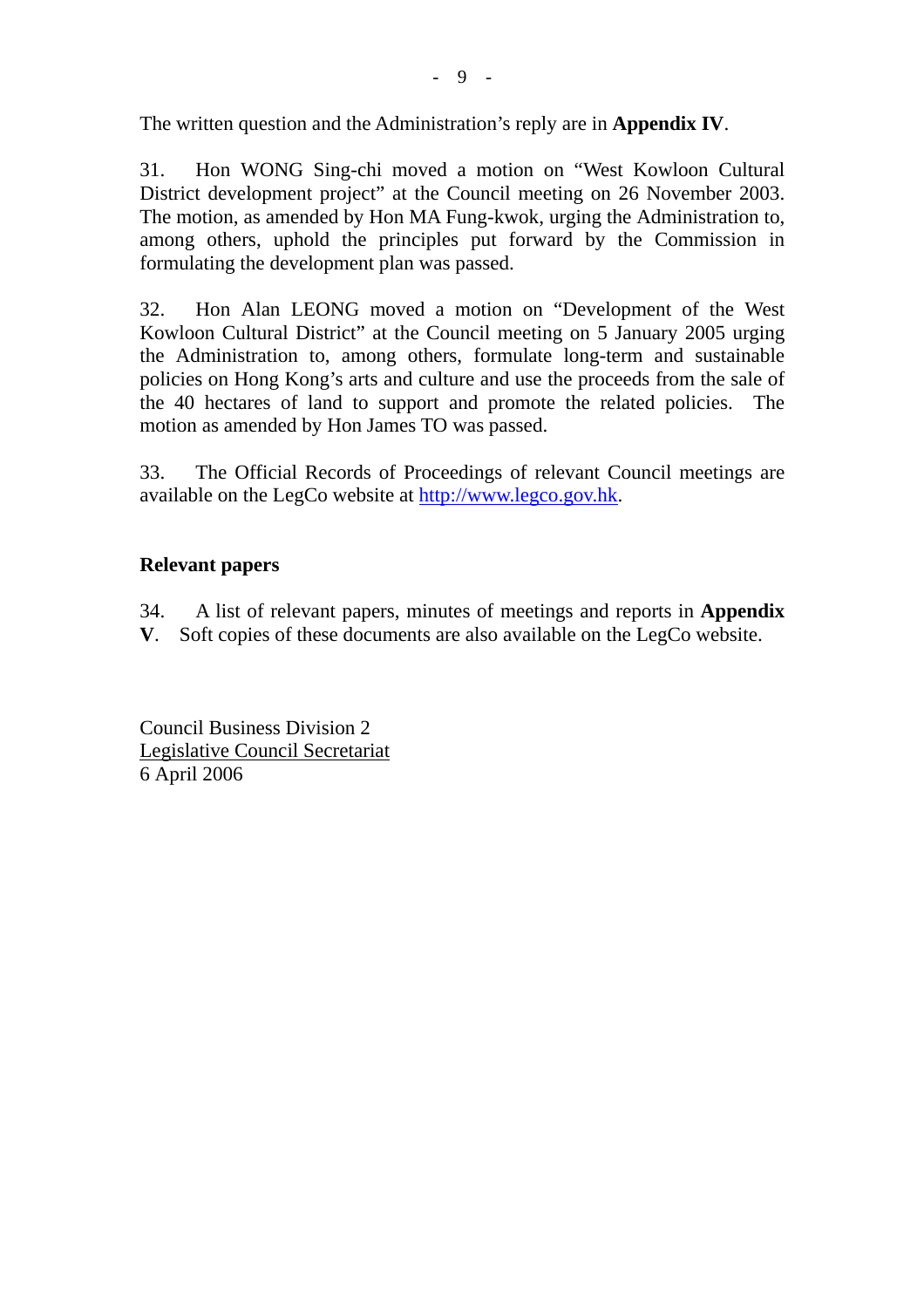# Key Recommendations of the Culture and Heritage Commission

#### **Strategies**

 $\mathbf{1}$ . Affirming the notions of "people-oriented", "pluralism", "freedom of expression and protection of intellectual property", "holistic approach", "partnership" and "community-driven" as the strategies for cultural development. [paragraphs 1.21 to 1.22]

#### **Hong Kong's Cultural Position**

Recognising that Hong Kong culture has its origin in traditional Chinese  $2.$ culture. Hong Kong people's cultural identity should start from local culture, be grounded in Chinese cultural traditions, and possess a global vision. As a special administrative region of China, Hong Kong should position itself as a metropolis in China which is most capable of bridging China and the world. [paragraphs 2.10 to 2.13]

#### **Education in Culture and the Arts**

- $3.$ Enhancing coherence and continuity in the arts education curriculum, filling the gap beyond the junior secondary level. [paragraph 3.11]
- 4. Broadening the scope and contents of the arts education curriculum, achieving diversity. [paragraphs 3.13 to 3.14]
- Lending adequate support to achieving quality education in culture  $5.$ and the arts. [paragraph 3.16]
- Inducing parents' resources to support education in culture and the 6. arts for the youth, using schools as a platform for extra-curricular cultural activities. [paragraphs 3.20 to 3.24]
- $\overline{7}$ . Encouraging the mass media to provide more coverage on culture and the arts, setting up local television and radio channels for culture, arts, technology and education programmes. [paragraph 3.27]
- Encouraging moral and civic education, fostering positive values in 8. students. [paragraphs 3.28 to 3.29]

56

Appendix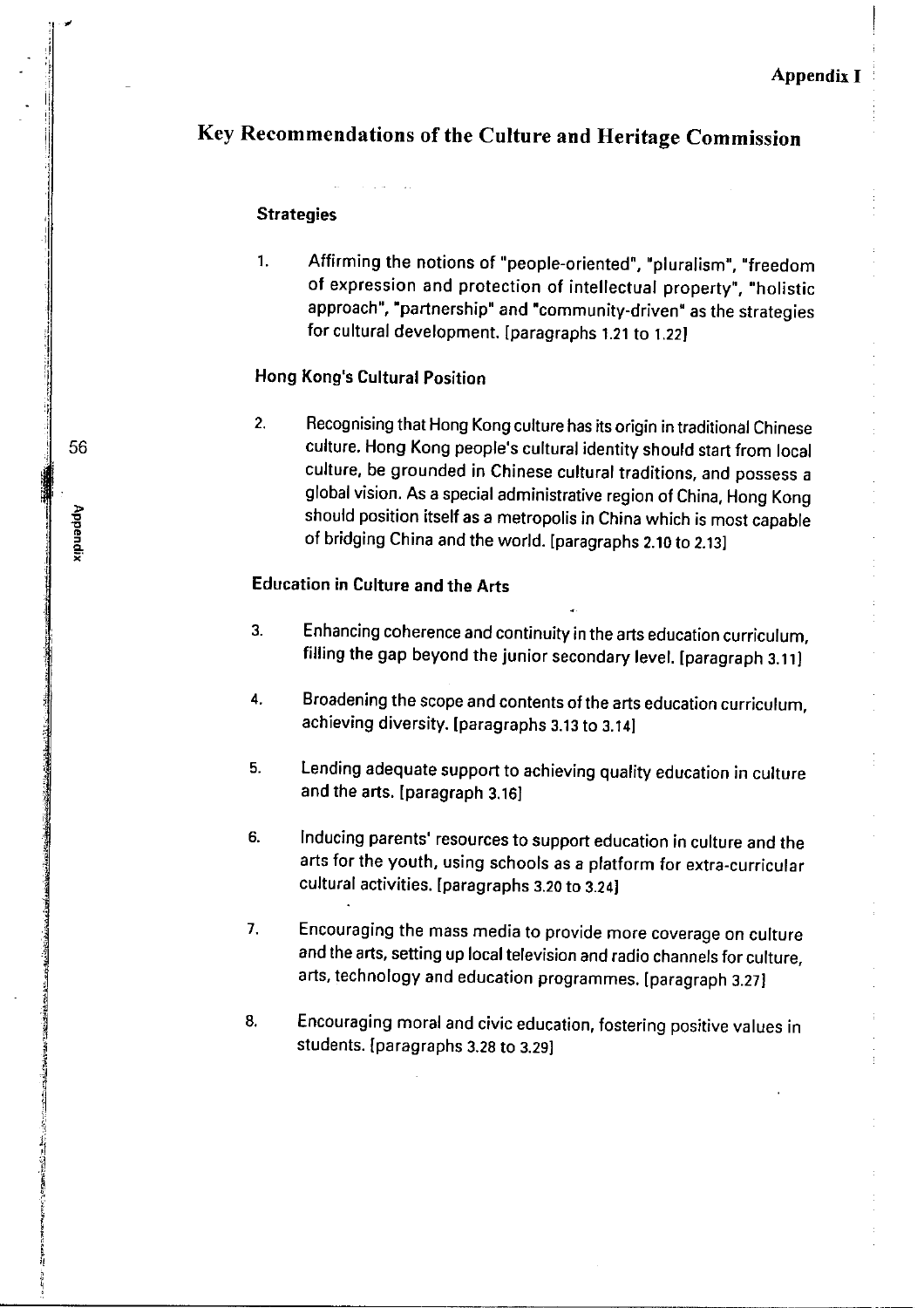#### **Cultural Facilities**

 $\overline{1}$ 

- 9. Emphasising the public library as a place where citizens are encouraged to acquire knowledge, broaden their horizons and improve themselves, and a base which promotes reading and supports a wide variety of cultural activities. [paragraph 4.9]
- $10.$ Setting up a "Libraries Board"; strengthening professional management and community involvement. [paragraph 4.13]
- Re-aligning museums' collections to build up clearer identities; 11. establishing a flagship museum to showcase the cultural characteristics of Hong Kong. [paragraphs 4.18 to 4.19]
- Setting up a "Museums Board" to coordinate the overall development  $12.$ of museums; strengthening resource development and community involvement. [paragraph 4.23]
- Introducing clearer classification of cultural and performance venues;  $13.$ bringing in different forms of community involvement; building the character of venues. [paragraph 4.31]
- $14.$ Creating cultural spaces beyond cultural and performance venues. [paragraphs 4.32 to 4.33]

#### Resource Deployment and Institutional Framework

- Recognising "community involvement" as a platform for the transition 15. from a government-led to a community-driven scenario; the government gradually shifting from the role of an "administrator" to a "facilitator". [paragraph 5.10]
- Redressing the imbalanced situation of resources being heavily 16. skewed towards the performing arts. Gradually deploying more resources to the areas of heritage conservation, libraries, museums, cultural promotion at district level and the raising of professional standards. [paragraph 5.27]
- Revamping the institutional framework, establishing clear roles and  $17.$ division of responsibilities. [paragraphs 5.32 to 5.33 and 5.37]
- Setting up a "Culture and Arts Foundation" to fund professional arts 18. groups and cultural activities; establishing a funding mechanism which is fair and encourages diversity. [paragraphs 5.29 to 5.31]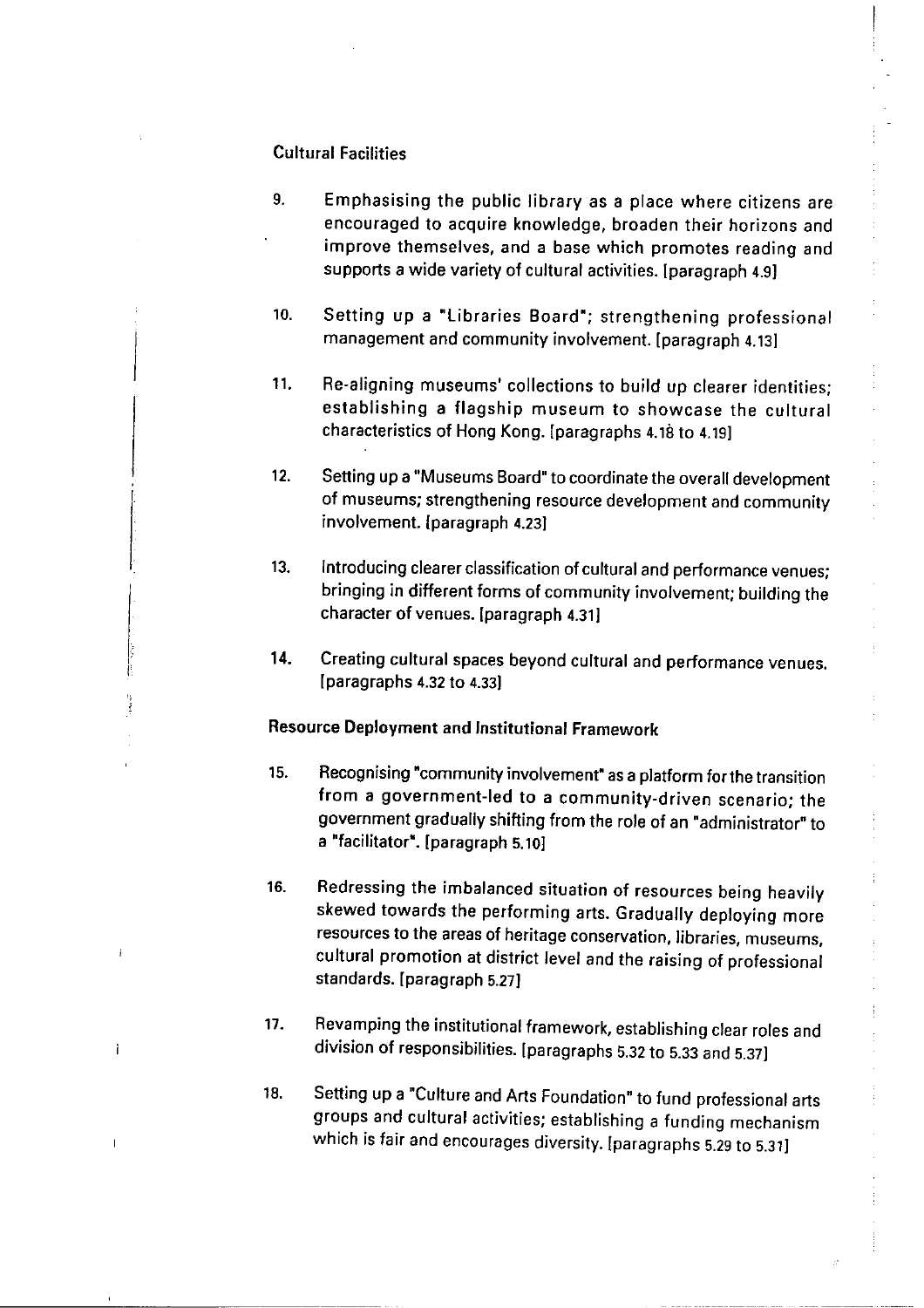# An International Cultural Metropolis

- Promoting the holistic development of culture (including 19. cultural industries), taking full advantage of the Mainland being Hong Kong's hinterland and our favourable position in the exchange and integration of Chinese and foreign cultures. [paragraphs 6.12 and 6.19 to 6.20]
- Creating an environment conducive to the vibrant development of  $20.$ culture by instilling in government departments an awareness and urge to promote culture, strengthening coordination among departments, and forging and fostering public-private partnerships. [paragraphs 5.7 and closing remarks]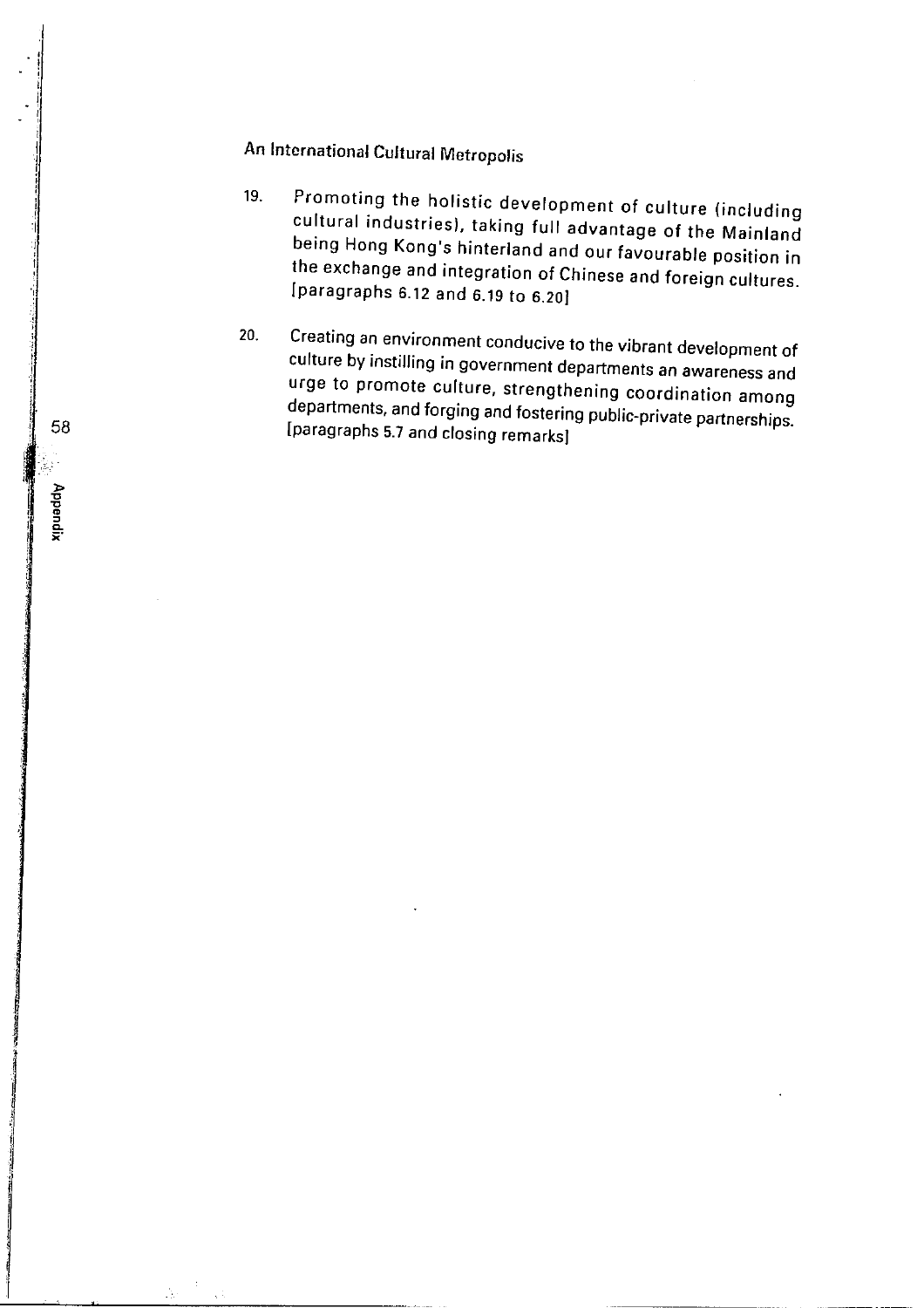#### **Culture and Heritage Commission Policy Recommendation Report:**

#### **Government Response**

The Culture and Heritage Commission (The Commission), established in April 2000, is a high-level advisory body responsible for advising the government on the policies as well as funding priorities on culture and the arts. After three years of unfailing efforts, the Commission submitted the "Culture and Heritage Commission Policy Recommendation Report" to the government in April 2003, putting forward more than one hundred recommendations which cover overall policies as well as specific implementation strategies.

2. When the Report was received, the government was paying full attention in combating SARS and dealing with related issues. As a result, the response to the report was delayed. After the crisis, the Home Affairs Bureau conducted a detailed study on over a hundred recommendations therein. At the same time, we also made reference to the consultancy reports commissioned by the government on performance venues, libraries and museums, which were submitted to the Bureau in early 2003, mid-2003 and end 2003 respectively after public consultations.

3. The Culture and Heritage Commission Policy Recommendation Report will shape the long-term cultural development in Hong Kong. A table detailing our response to individual recommendations of the Report is at Annex. The  $w_{i\text{ thout Annex}}$ main points are summarized as follows: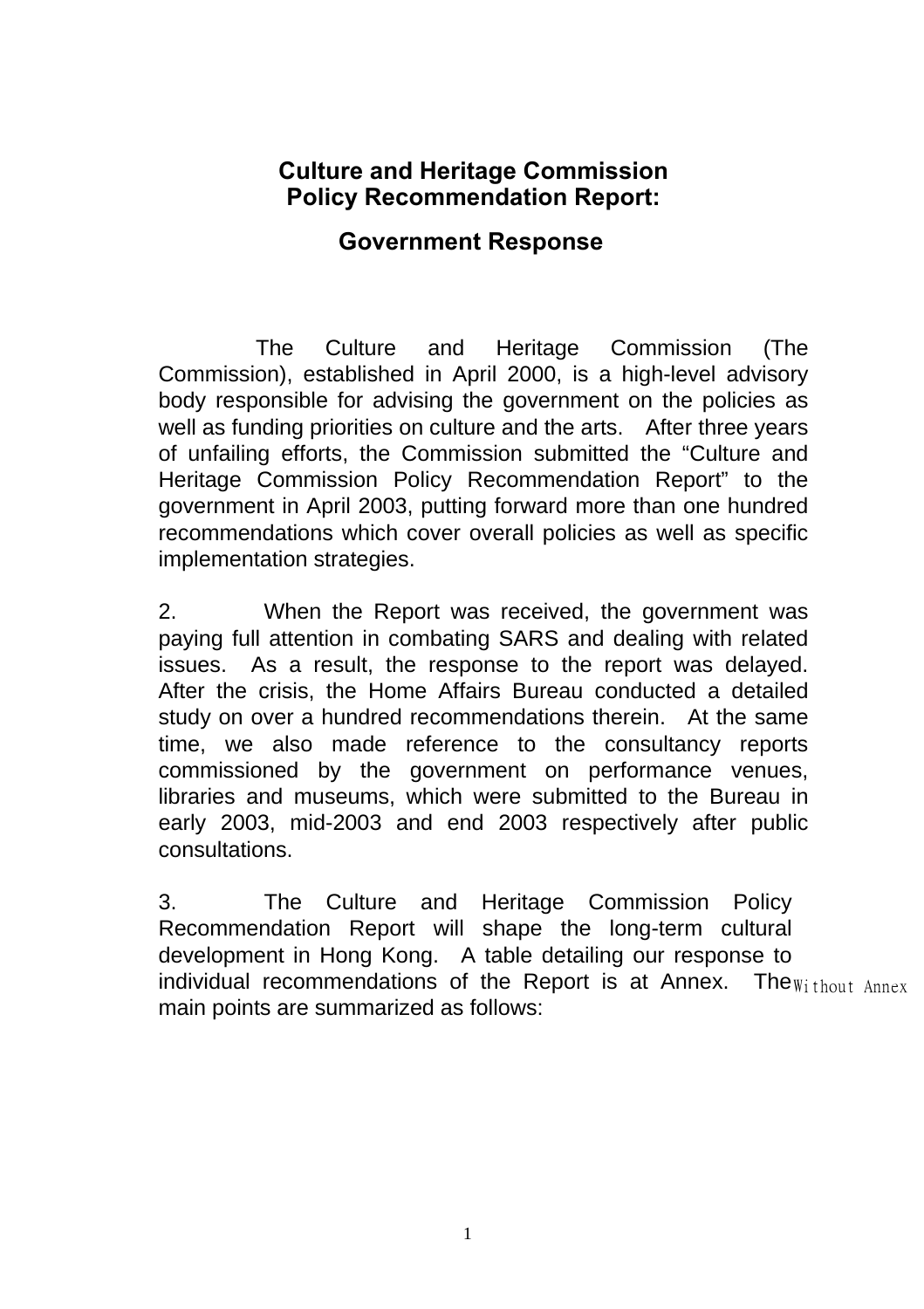#### **Strategies**

4.We recognise and accept the six strategies put forward by the Commission for promoting the long-term cultural development in Hong Kong: "people-oriented", "pluralism", "freedom of expression and protection of intellectual property", "holistic approach", "partnership" and "community-driven".

#### **Hong Kong's Cultural Position**

5. The Commission's position on the cultural identity, cultural literacy and social environment are crucial to the promotion of long-term cultural development in Hong Kong. We believe that Hong Kong people's cultural affiliation with China is a process which takes time. The government will facilitate this process through civic education and other means, in order to nurture a strong cultural identity, a sense of belonging and pride towards Hong Kong, and with a view to strengthening our social cohesiveness. We concur that Hong Kong people's cultural identity should start from local culture, be grounded in Chinese cultural traditions, and possess a global vision.

#### **Education in Culture and the Arts**

6. We fully agree that education in culture and the arts for Hong Kong people (in particular the youth) plays a pivotal role in the long-term cultural development in Hong Kong. We are pleased that the Commission has put forward many important policy recommendations in this regard, including:

- ˙ a coherent and continuous arts education curriculum to close the gap in arts education beyond the junior secondary level and strengthen visual arts training at the tertiary level;
- ˙ a diversified and comprehensive curriculum in culture and the arts;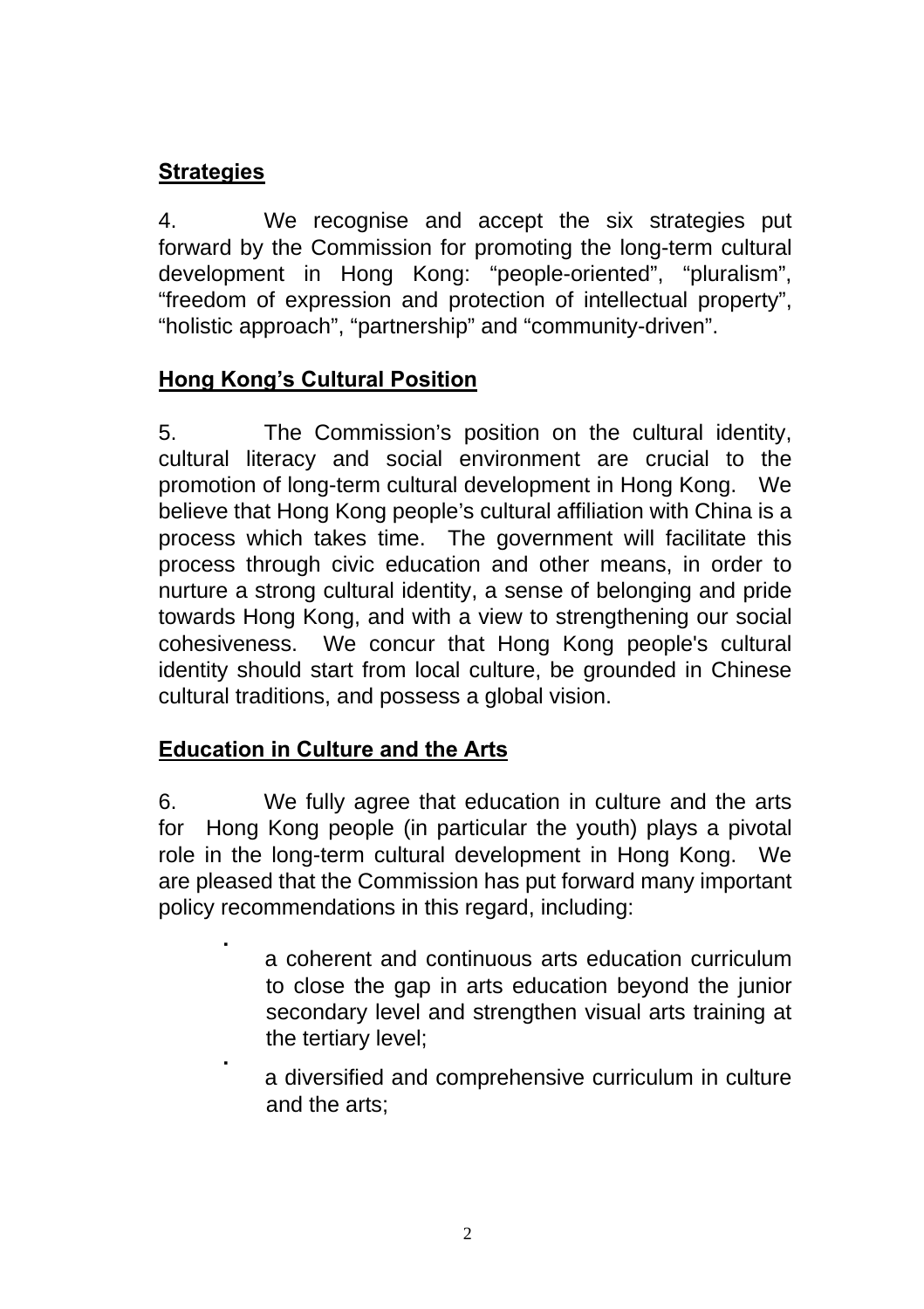- strengthening arts teacher training and providing quality support in improving education in culture and the arts; and
- ˙ the promotion of arts education among the youth through inducing parents' resources and developing strategic partnerships.

7. We accept the above policy recommendations and have already set up a task force with the Education and Manpower Bureau for follow-up actions. In addition, we agree that the Music Office should assume a more prominent role in arts education. We will conduct an indepth study on the functions and mode of operation of the Music Office with a view to strengthening collaboration with schools and the community. We also recognise the significant influence of the media on education in culture and the arts. We will encourage the media to provide more coverage in culture and the arts, through different means.

#### **Cultural Facilities**

8. We agree to the principle of developing the character of cultural venues. As performance venues are also used by non-arts groups and individuals for the purpose of holding activities, we will launch a public consultation on the introduction of "arts groups-in-residence" programme to take into account the views of the community. Meanwhile, we strive to promote the use of venues other than dedicated performance venues for cultural activities, including the encouragement of schools to open up their facilities for cultural activities and the provision of cultural and performance facilities in new school premises. We will also introduce a Private Sector Finance (PSF) pilot scheme, in which the private sector will finance, construct and operate a leisure and cultural facility in Kwun Tong. We intend to submit the proposal to the District Council and the Town Planning Board for consideration in mid-2004.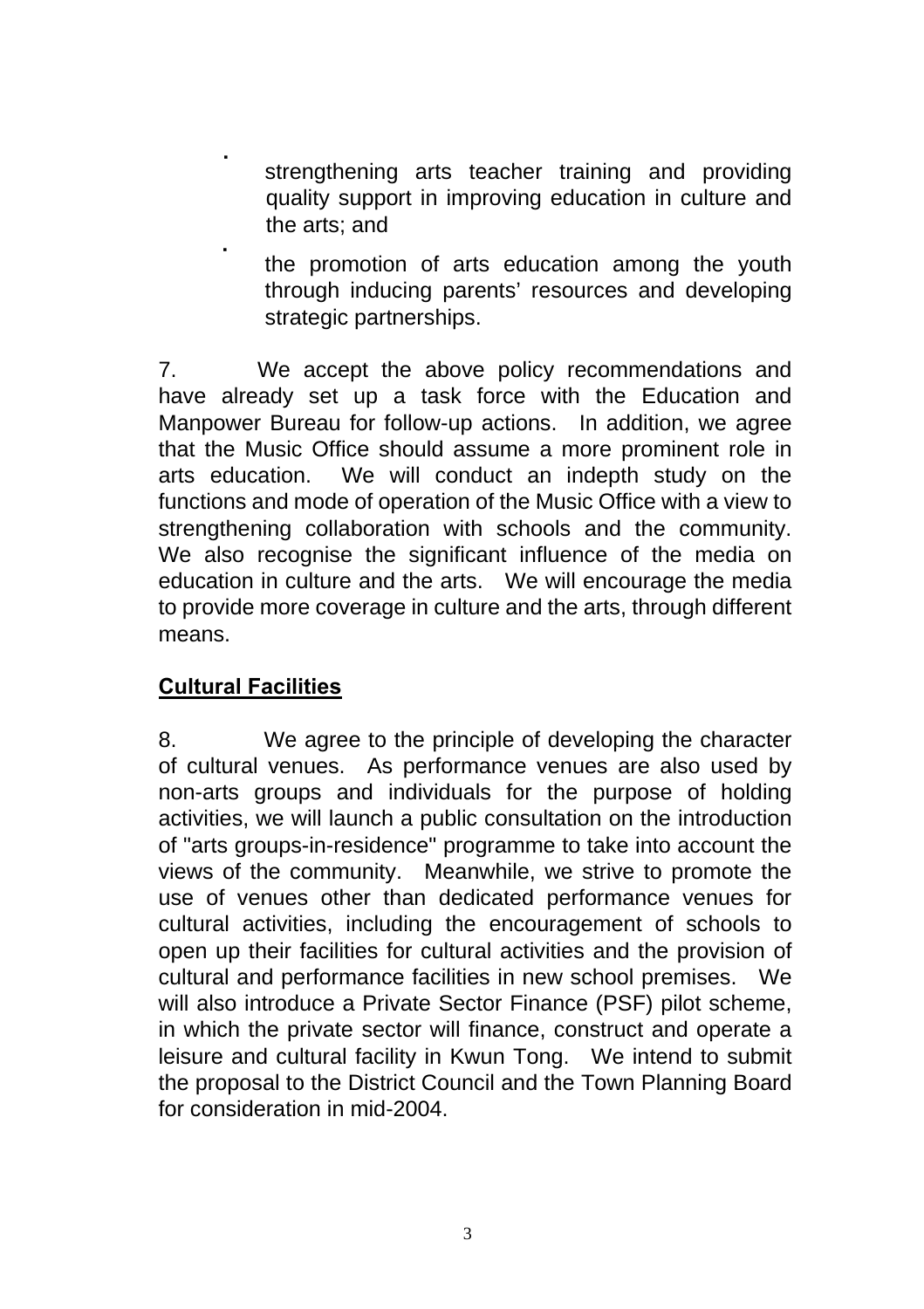#### **Resource Deployment and Institutional Framework**

9. We agree that recommendations on resource deployment and institutional framework should respond to and affirm the six strategies put forward by the Commission. We recognise that resources have been skewed towards the performing arts in the past. On the premises of not affecting the long-term development of the performing arts, we will gradually deploy more resources to the following five areas: heritage conservation, libraries, museums, promotion at district level and raising professional standard.

10. The Commission has depicted the long-term development of the cultural institutional framework in Hong Kong. We will carefully examine and give due consideration to all relevant factors, including protection of cultural rights of the public, impact on the cultural scene, quality and continuity of public cultural service, retention of cultural professionals, cost effectiveness, interest and legitimate rights of staff, as well as public views.

11. The government has been managing most of the cultural facilities for historical reasons. We agree that we should strengthen the involvement of the community in the management of public cultural facilities to forge partnership with the community. We will set up Libraries Advisory Committee, Museums Advisory Committee and Performing Arts Advisory Committee as soon as practicable, so that we could further solicit public views in managing the facilities and providing the services. These Advisory Committees will be responsible to the Secretary for Home Affairs, providing assistance in following up the government response.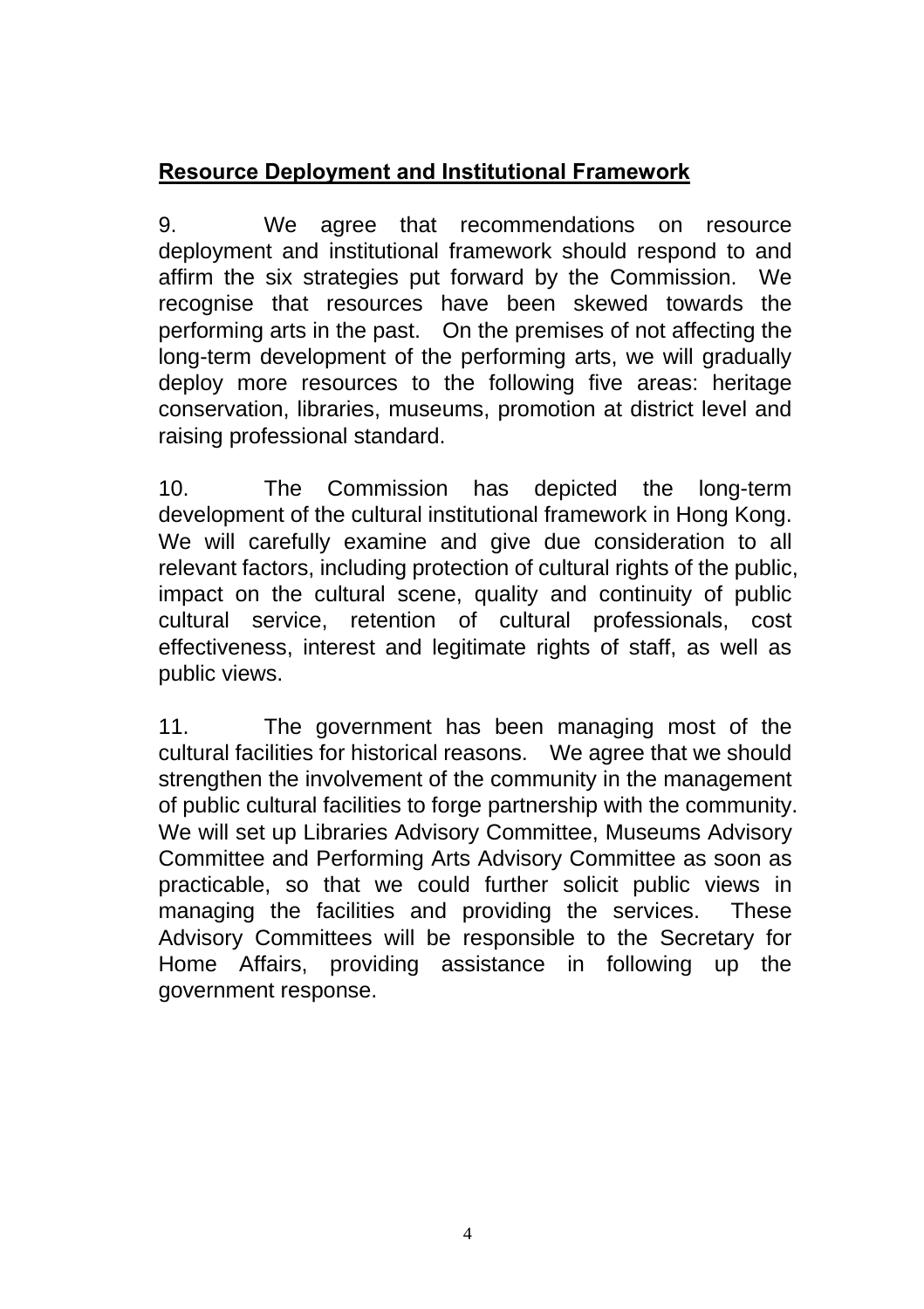#### **Heritage Conservation**

12. We agree that heritage conservation is an essential part of any cultural policy. It is the government's responsibility to make long-term commitment to heritage conservation. Therefore, in 2003, we launched a comprehensive and systematic review on antiquities and monuments in order to examine how heritage conservation could be carried out effectively. We find that the existing policy in built heritage conservation faces the following problems:

- Public consensus and community support to heritage conservation needs to be enhanced.
- ◆ There is no comprehensive approach to systematically assess and select heritage items for protection.
- The Antiquities and Monuments Ordinance is rather inflexible in that it provides only one form of conservation (i.e. to declare buildings as monuments).
- It is difficult to conserve a whole street or an area when some buildings within it do not meet the stringent requirements for declaration.
- $\blacklozenge$  High land price makes the built heritage conservation extremely difficult.
- Economic incentives are insufficient.

13. We need to formulate a holistic approach that will enable Hong Kong to take a comprehensive view on what and how many heritage items are to be conserved, as well as to see through the whole conservation process from identification of heritage items for conservation to adaptive re-use and management. As the review involves complicated issues like public interest, private property rights and community building, we need social consensus and community support. Accordingly, we will conduct public consultations in stages. We have commenced the first stage consultation in February 2004, which focuses on broad policy concepts and core issues.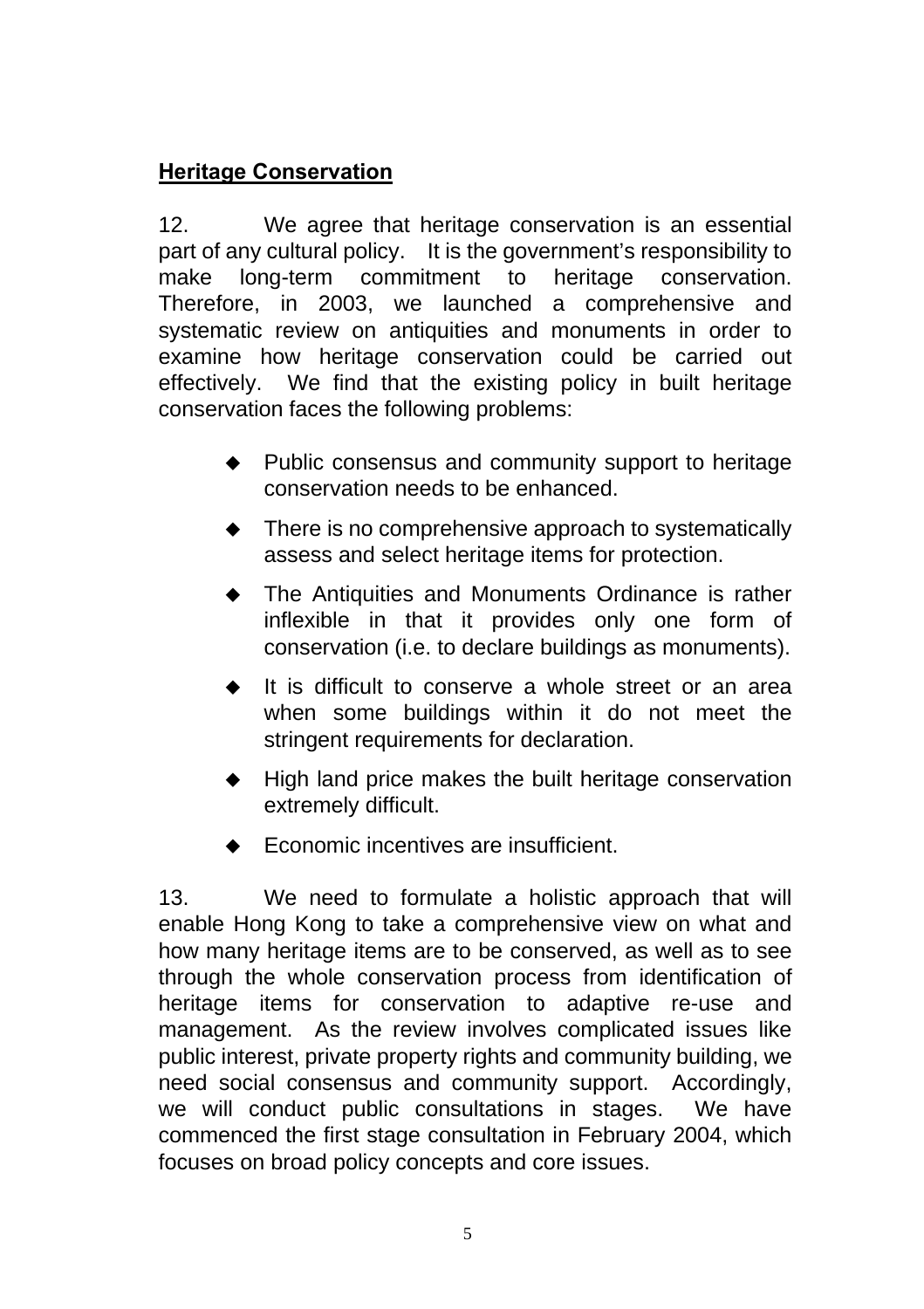14. Following the conclusion of the first stage consultation, we will consolidate the views collected for further consideration, in order to formulate built heritage conservation policy for implementation. Having formulated detailed implementation measures, we will launch the second stage public consultation.

#### **Cultural Exchange**

15. We agree to the Commission's strategic suggestions on the role and partners of cultural exchange as well as the importance of "city to city" exchanges for Hong Kong. Therefore, we took the initiative and signed an agreement on Pearl River Delta cultural co-operation with the Guangdong Province and Macao in August 2003. We have held summits and meetings in Guangzhou, Hong Kong and Macao respectively to strengthen collaboration and exchanges in the following five areas:

- $\bullet$  exchange and training of talents for performing arts;
- exchange of cultural information and co-operation on ticketing network;
- ◆ development of museum network and the excavation. conservation and promotion of heritage;
- ◆ co-operation and exchange in digital libraries network; and
- ◆ promotion of Cantonese Opera.

Besides, we also organised the first ever "Asia Cultural Co-operation Forum" in September 2003, and reached consensus with cultural ministers of Asian countries on cultural co-operation.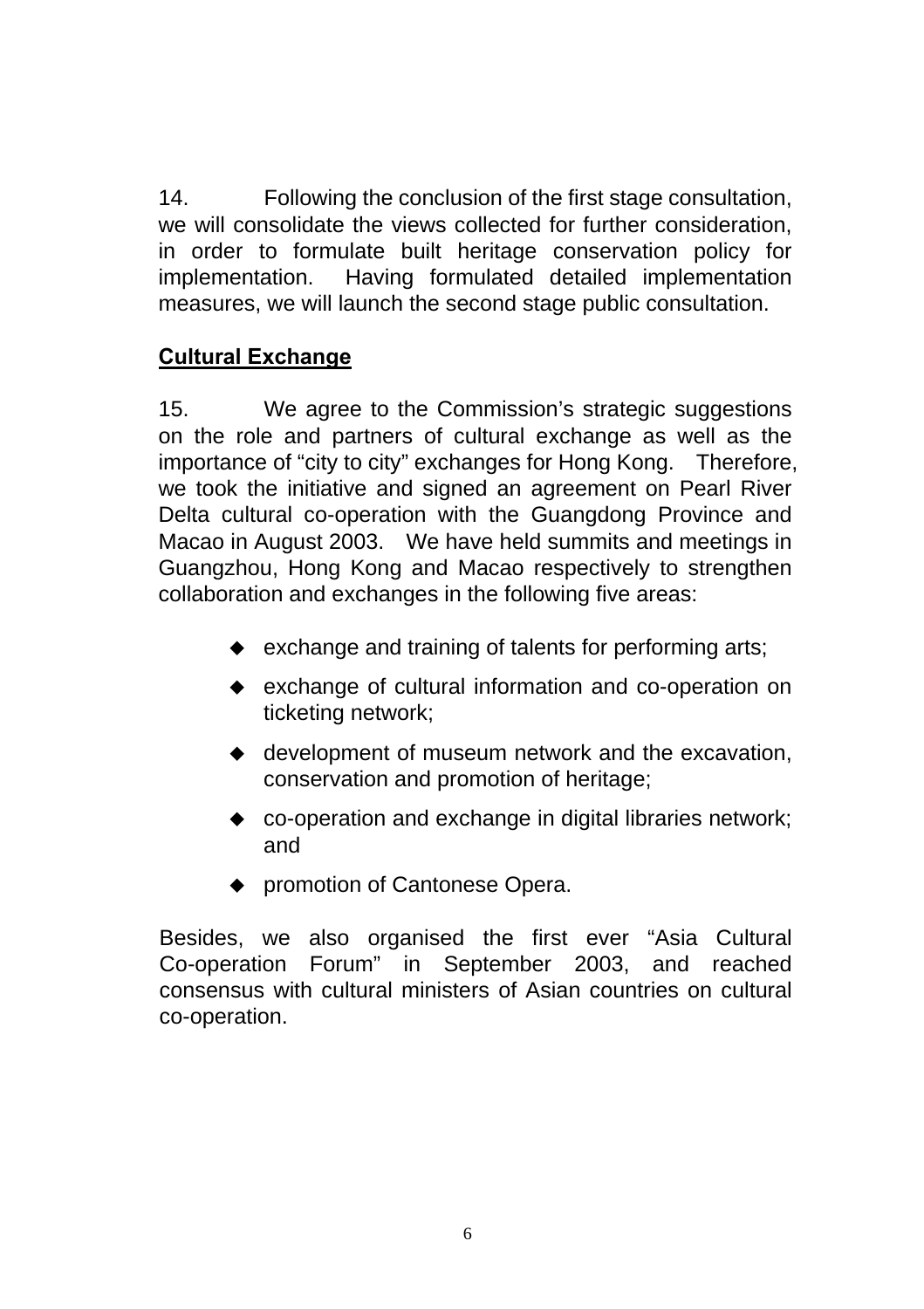#### **Creative Industries**

16. We agree that under a knowledge-based economy, cultural activities are possible means to give momentum to economic development. Hong Kong remains a remarkably free and open port of cultural exchange. With its unique geographical location and advanced information networks, the city possesses favourable conditions for developing creative industries. The government's overall policy in promoting creative industries is to improve the business environment, safeguard a free economy, induce local and overseas business investments, and forge partnership between "creative talents" and "entrepreneurs". The government will not make direct investment in or provide special privileges to any particular business. The role of the government is to provide a necessary level-playing business environment for creative industries to flourish. All in all, the government's key policies are to strengthen arts education, to enhance co-operation between cultural and business sectors, to foster regional collaborations and to carry out research and development.

#### **West Kowloon Cultural District**

17. We agree that the West Kowloon Cultural District (WKCD) development presents an unprecedented opportunity for a new horizon of cultural development in Hong Kong. We also agreed that emphasis should be given to the principles of "people-oriented", "partnership" and "community-driven" in the planning and development of WKCD. We will forge partnerships between developers and the community (particularly the cultural sector) to facilitate community involvement in the planning and operation of the cultural facilities in WKCD.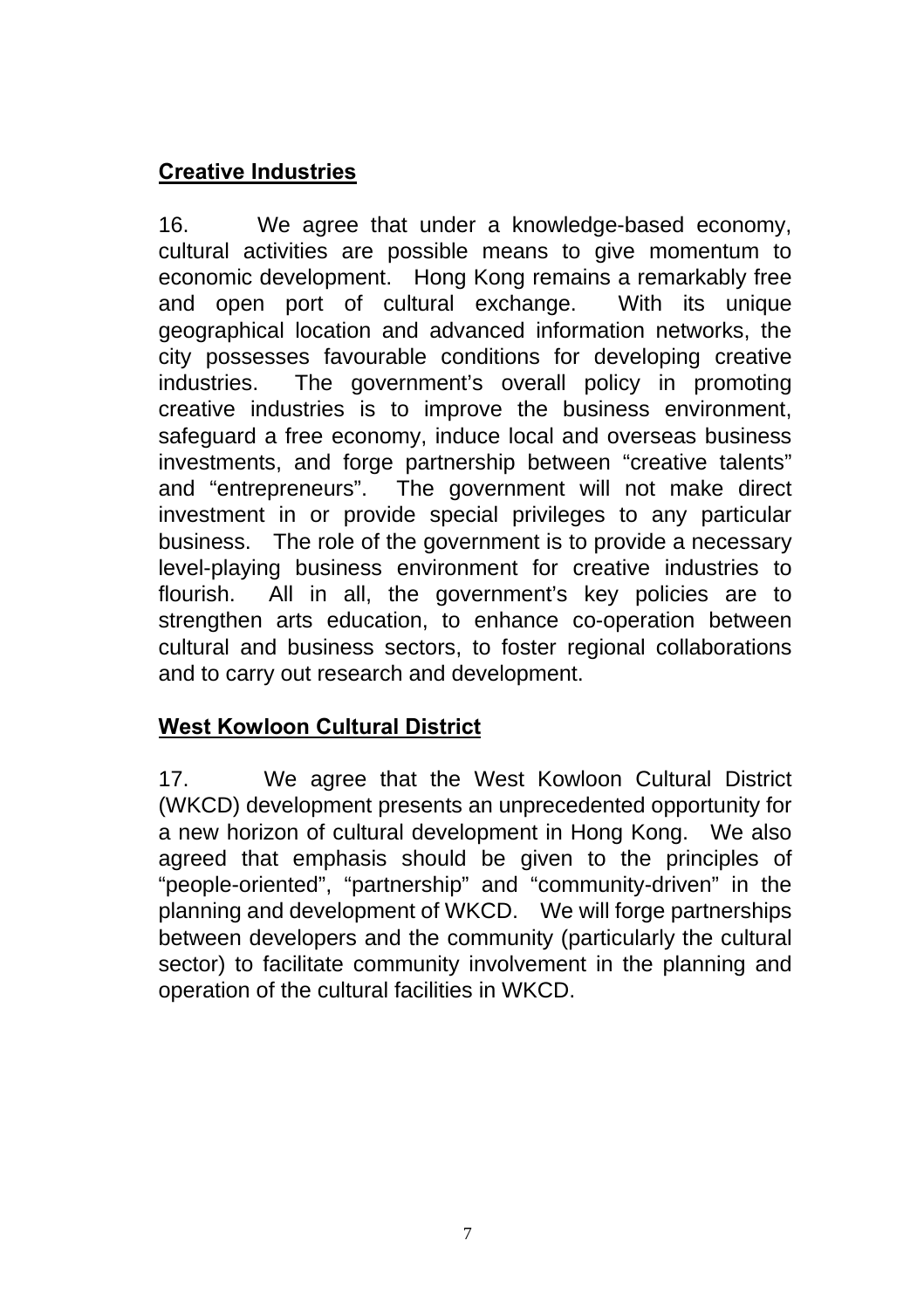#### **Conclusion**

18. The Culture and Heritage Commission Policy Recommendation Report depicts our future cultural scene, serving as an important reference for the cultural development in Hong Kong. It is imperative that any policy needs to be timely and readily adaptable to the changing social environment. We will follow up on the policy recommendations of the Report. We will also endeavour to foster inter-departmental collaboration, and to induce and consolidate community support for creating an environment conducive to the vibrant development of culture and the arts in Hong Kong.

Home Affairs Bureau February 2004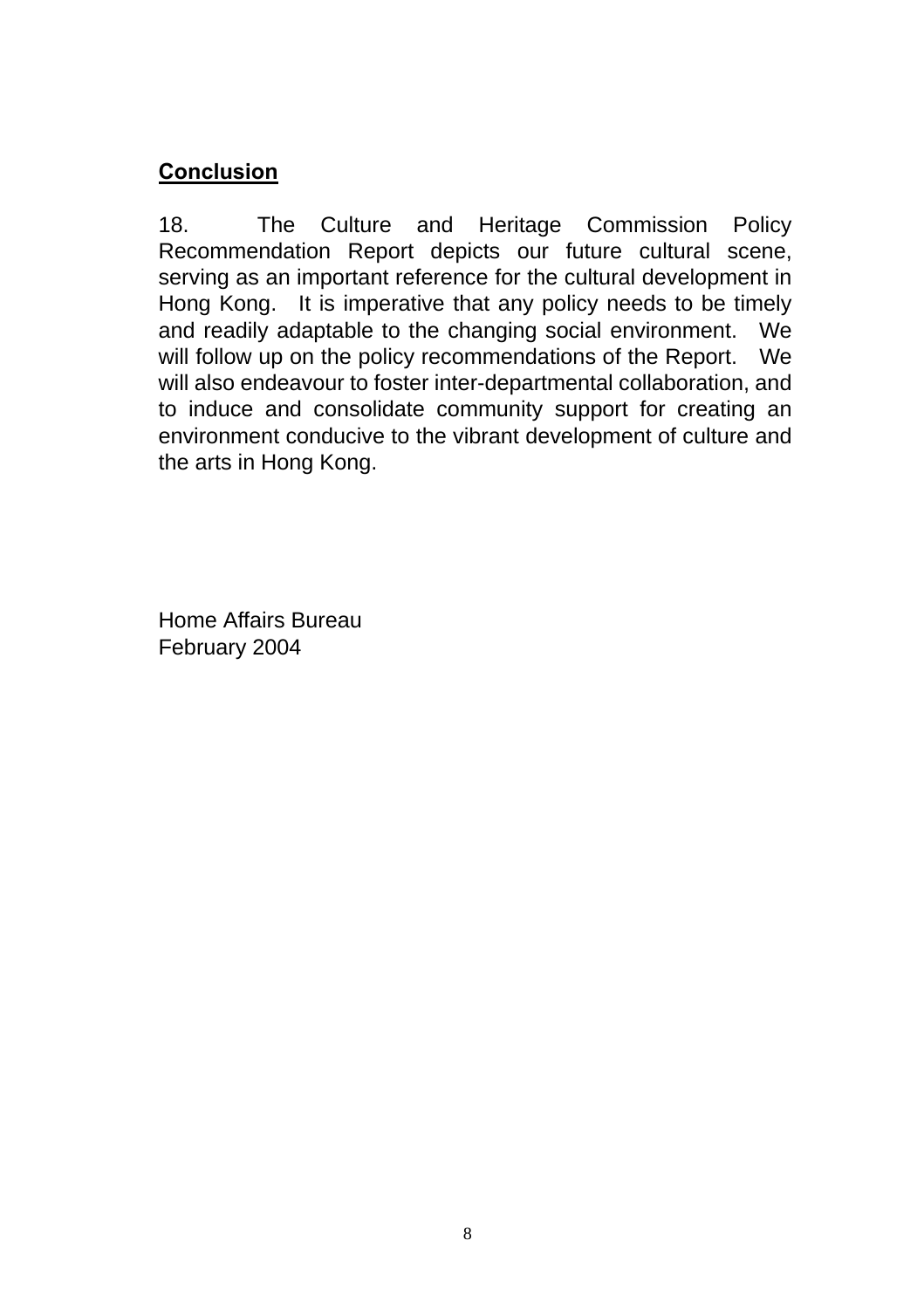## **Progress and Details in respect of the Administration's Implementation of the accepted recommendations in the Cultural and Heritage Commission Policy Recommendation Report (the CHC Report)**

 The Culture and Heritage Commission put forward a total of 108 recommendations, which cover overall strategies as well as specific implementation strategies. We have accepted 94 recommendations. Details are listed in the Government Response issued in February 2004 (Paper No. WKCD 86). Major recommendations accepted and implemented/ being implemented include :

## Hong Kong's Cultural Position

• We accept and recognize that Hong Kong culture has its origin in traditional Chinese culture. Hong Kong people's cultural identity should start from local culture, be grounded in Chinese cultural traditions, and possess a global vision. As a Special Administrative Region of China, Hong Kong should position itself as a metropolis in China, which is most capable of bridging China and the world.

## Education in Culture and the Arts

- EMB/HAB provide the policy support for the establishment of schools that focus on culture and the arts. The International Christian Quality Music Secondary and Primary School was opened in September 2003 and a senior secondary school, School of Creativity, operated by the Hong Kong Institute of Contemporary Culture, is planned to open in September 2006.
- Universities have responded positively in taking into account students' achievement in culture and the arts during their admission process.
- The proposed curriculum for the new  $3+3$  secondary schools provides greater flexibility in introducing a diversified and balanced curriculum in culture and the arts.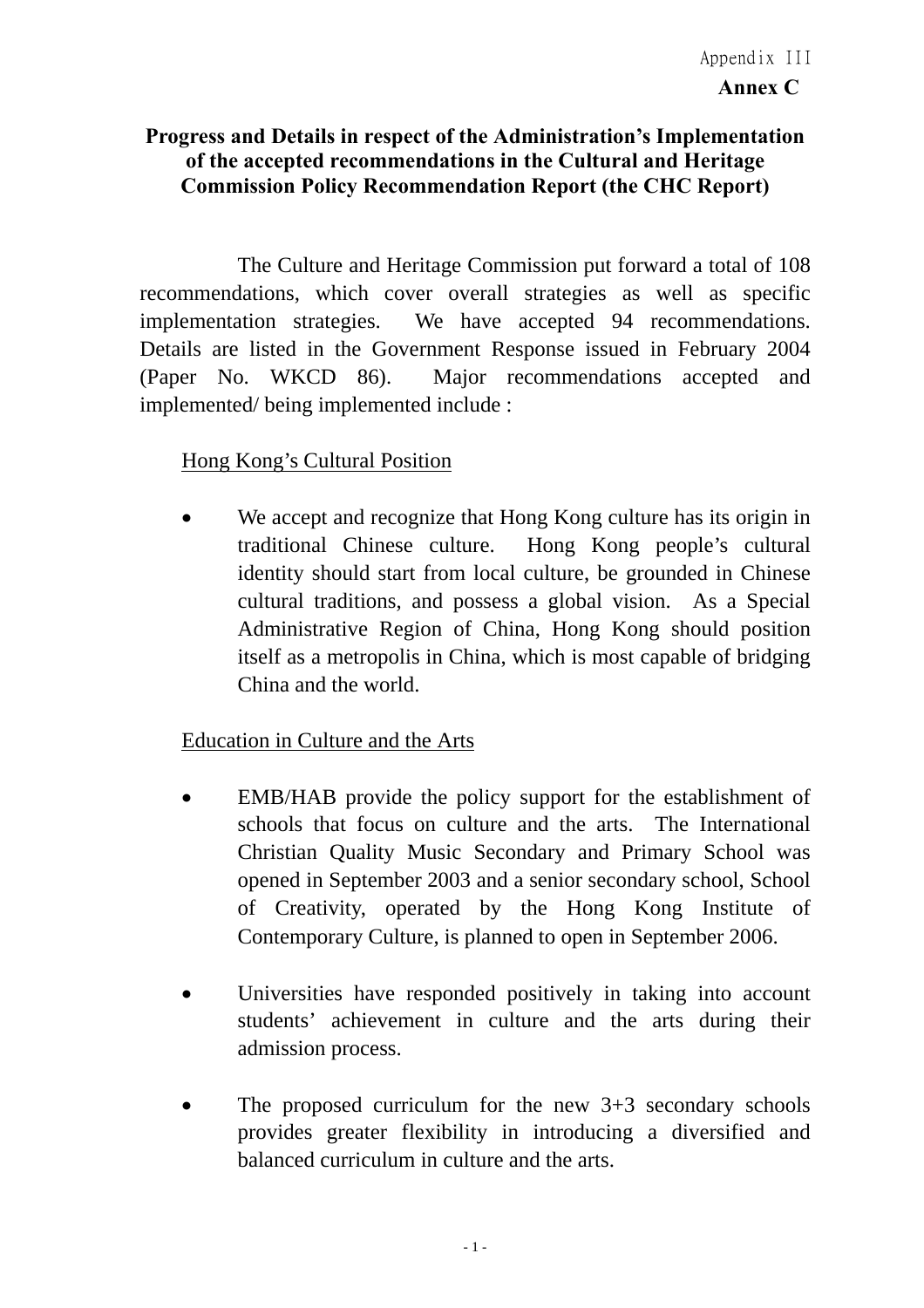LCSD has strengthened its work on arts appreciation and building of young audience.

## Cultural Facilities

- LCSD has strengthened the role of public libraries, in particular, the Central Library in becoming a venue for a variety of cultural activities, which gather the public in order to promote the pursuit of knowledge and the love of reading.
- LCSD has been implementing the recommendation to utilize museum space for seeking commercial sponsorship (such as staging community activities, and offering naming rights).
- EMB/HAB have been providing policy support to encourage schools to open up their facilities for cultural activities, to facilitate the provision of cultural and performance facilities in the design of new school premises, and to upgrade community halls/centres for cultural uses.

## Review on Resource Deployment and Institutional Framework

- We accept the six principles, namely people-oriented, pluralism, freedom of expression and protection of intellectual property, holistic approach, partnership and community-driven, which underline the recommendations on resource deployment and institutional framework.
- We have set up three committees on performing arts, museum and library in order to allow greater community involvement in matters relating to the provision of cultural services, gradually shifting government's role from that of an "administrator" to a "facilitator".
- We will gradually allocate, through internal redeployment, more resources to the following five areas: heritage conservation, libraries, museums, promotion at district level and raising of professional standard in the provision of different services.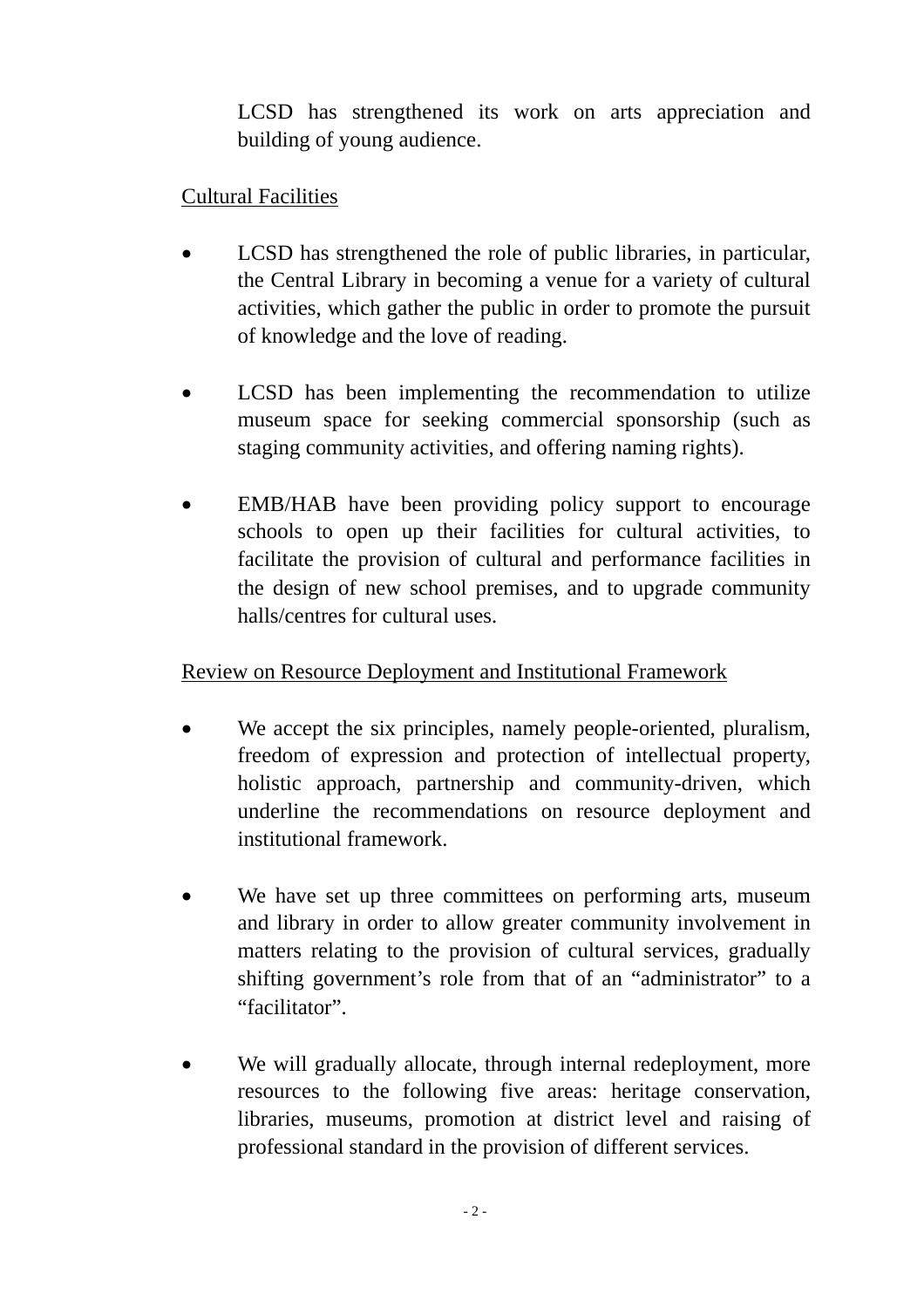## An International Cultural Metropolis

- LCSD is compiling a chronicles of Hong Kong, the "Hong Kong Memories".
- Since November 2002, we have had five meetings of the Greater Pearl River Delta Cultural Summit. In the past two years, we have concluded Memorandum of Understanding on Cultural Cooperation with five countries, namely the Philippines, Egypt, Singapore, South Korea and Croatia.
- We have been facilitating the development of creative industries in the past two years, and organized / sponsored a number of events to promote creative industries.
- An increasing number of world class artists, performing groups, entertainment shows and exhibitions are taking Hong Kong as an important stop for their international tours.
- The Hong Kong Arts Festival, the Hong Kong International Film Festival and the Film Mart are developing into significant annual events in the international arts calendar.
- We have accepted CHC's recommendations on West Kowloon Cultural District (WKCD) development and included them in the Invitation for Proposal document on WKCD development.

**Home Affairs Bureau April 2005**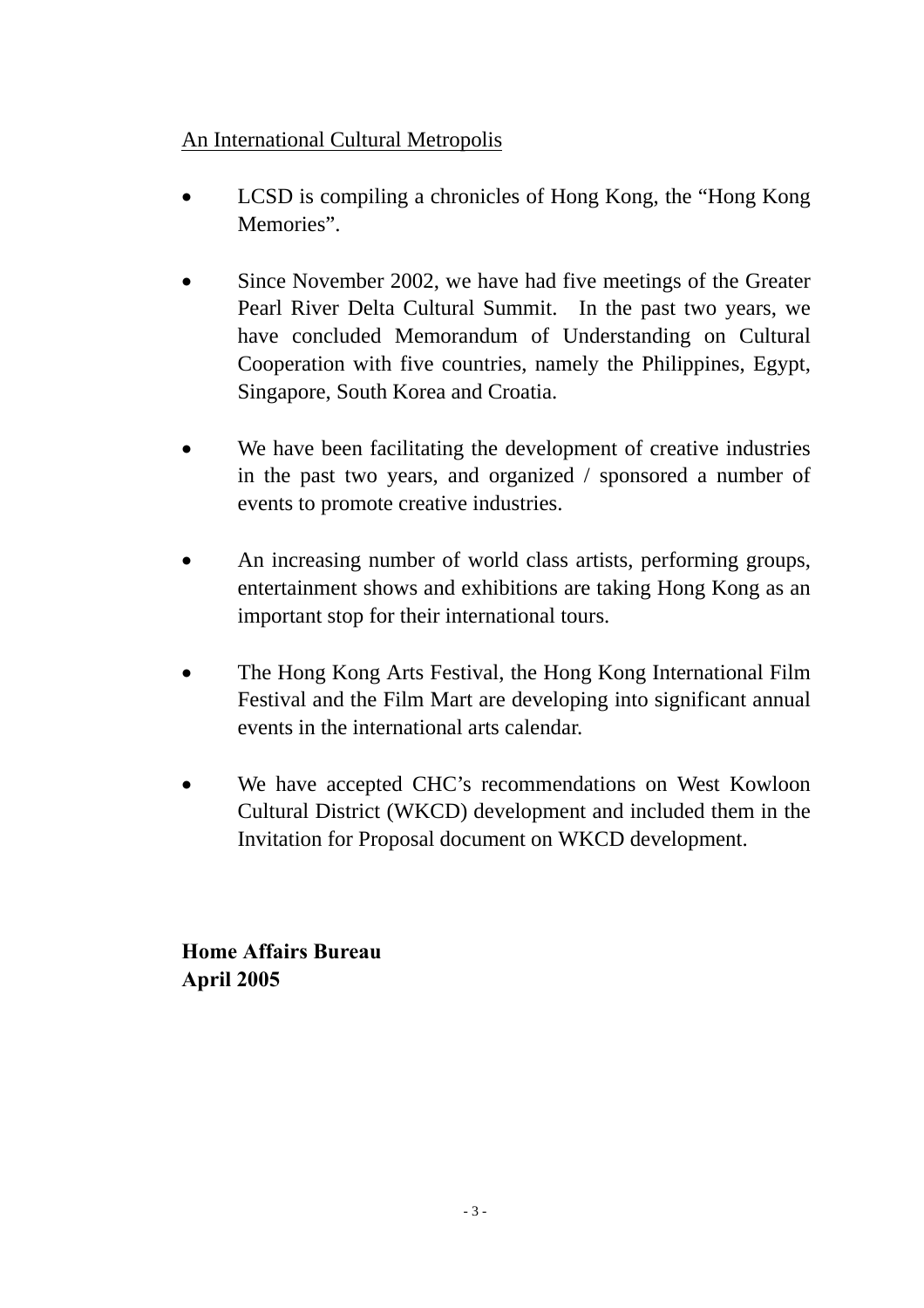4175

#### **WRITTEN ANSWERS TO QUESTIONS**

### Policy Recommendations of the Culture and Heritage Commission

MR MA FUNG-KWOK (in Chinese): Madam President, the Culture and 6. Heritage Commission (the Commission) submitted its policy recommendation report to the Chief Executive at the end of March last year, but the Government has not vet responded to the recommendations in the report. In this connection, will the Government inform this Council:

- $(a)$ whether it has studied the recommendations in the report: if it has. of the reasons for not responding to the recommendations;
- $(b)$ whether, in developing the West Kowloon Cultural District (WKCD), the authorities have taken into consideration the report's recommendations, especially in terms of hardware facilities and the mode of operational management; if so, of the outcome of their consideration; if not, the reasons for that; and
- $(c)$ when the authorities will formulate an overall policy on cultural development and, in doing so, whether the authorities will adopt some or all of the principles and strategies on cultural development as recommended in the report; if so, of the recommendations which will be adopted and those which will not; if not, the reasons for that?

SECRETARY FOR THE CIVIL SERVICE (in the absence of Secretary for Home Affairs) (in Chinese): Madam President, my reply to Mr MA Fungkwok's question is as follows:

The Commission, established in April 2000, is a high-level advisory  $(a)$ body responsible for advising the Government on the policies as well as funding priorities on culture and the arts. After three years of unfailing efforts, the Commission submitted the "Culture and Heritage Commission Policy Recommendation Report" (the Report) to the Government in April 2003, putting forward more than 100 recommendations which cover overall policies as well as specific implementation strategies.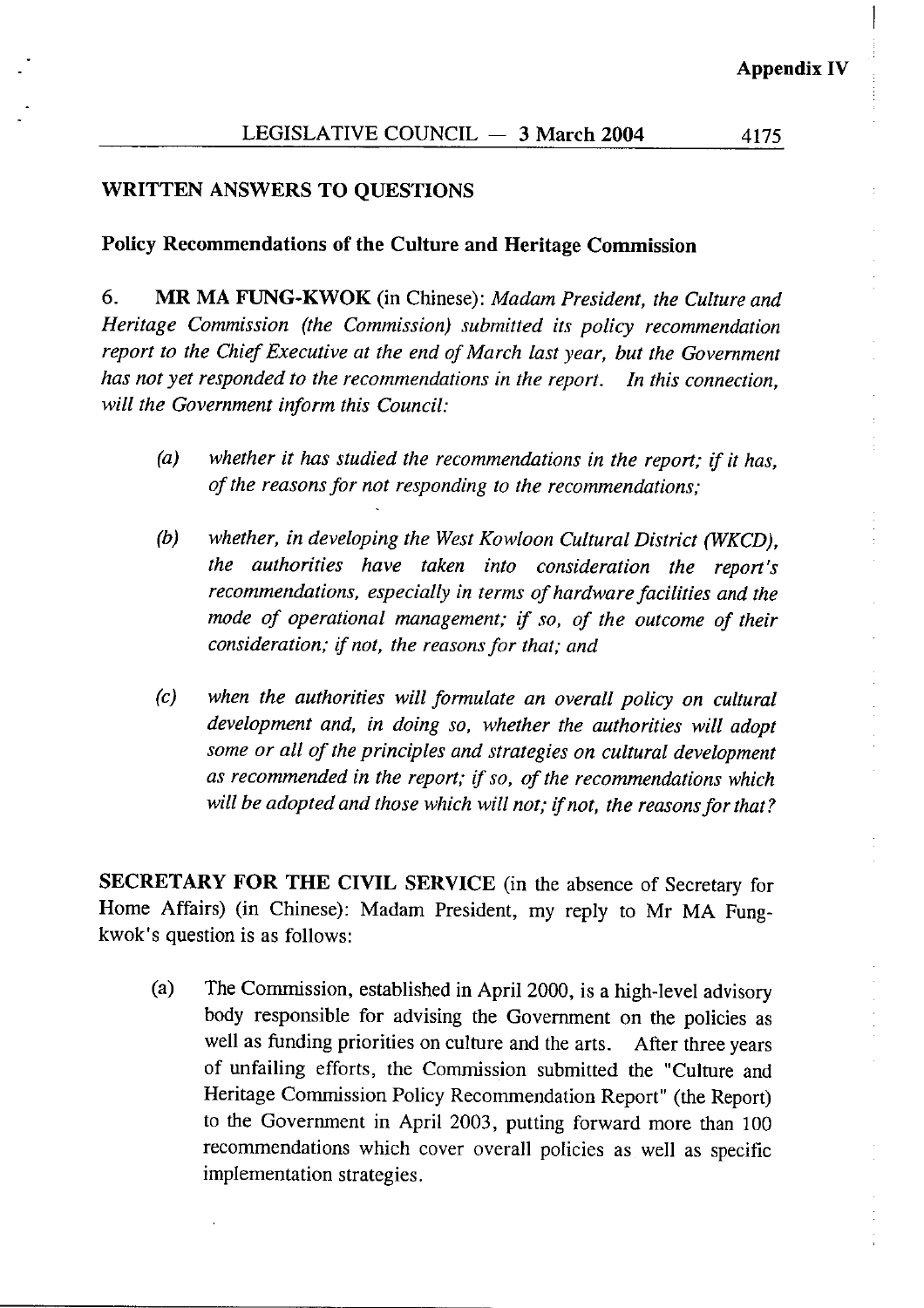When the Report was received, the Government was paying full attention in combating SARS and dealing with related issues. As a result, the response to the Report was delayed. After the crisis, the Home Affairs Bureau conducted a detailed study on over a hundred recommendations therein. At the same time, in drawing up the response, the Bureau also made reference to the consultancy reports commissioned by the Government on performance venues, libraries and museums, which were submitted to the Bureau in early 2003, mid-2003 and end 2003 respectively after public consultations.

The Report will shape the long-term cultural development in Hong On 27 February 2004, the Government issued its detailed Kong. response to the Report.

- As pointed out in the Report, the WKCD presents an unprecedented  $(b)$ opportunity and its completion will provide a new horizon of cultural development for Hong Kong. We entirely concur with this vision and agree that emphasis should be given to the principles of "people-oriented", "partnership" and "community-driven" in the planning and development as well as the operation and management of the WKCD. We will ensure that the cultural facilities would be integrated with other facilities in the WKCD and that the cultural facilities in the WKCD should complement cultural facilities elsewhere in Hong Kong. We will forge partnerships between developers and the community (particularly the cultural sector) and allow community involvement in the planning and future operation of the WKCD.
- The Report depicts our future cultural scene, outlines the direction  $(c)$ of the cultural development in Hong Kong, and serves as an important reference. We recognize and accept the six strategies put forward by the Commission for promoting the long-term cultural development in Hong Kong: "people-oriented", "pluralism", "freedom of expression and protection of intellectual property", "holistic approach", "partnership" and "community-driven". It is imperative that any policy needs to be timely and readily adaptable to the changing social environment. We will follow up the implementation of the policy recommendations in the Report on the principles and strategies for cultural development in Hong Kong.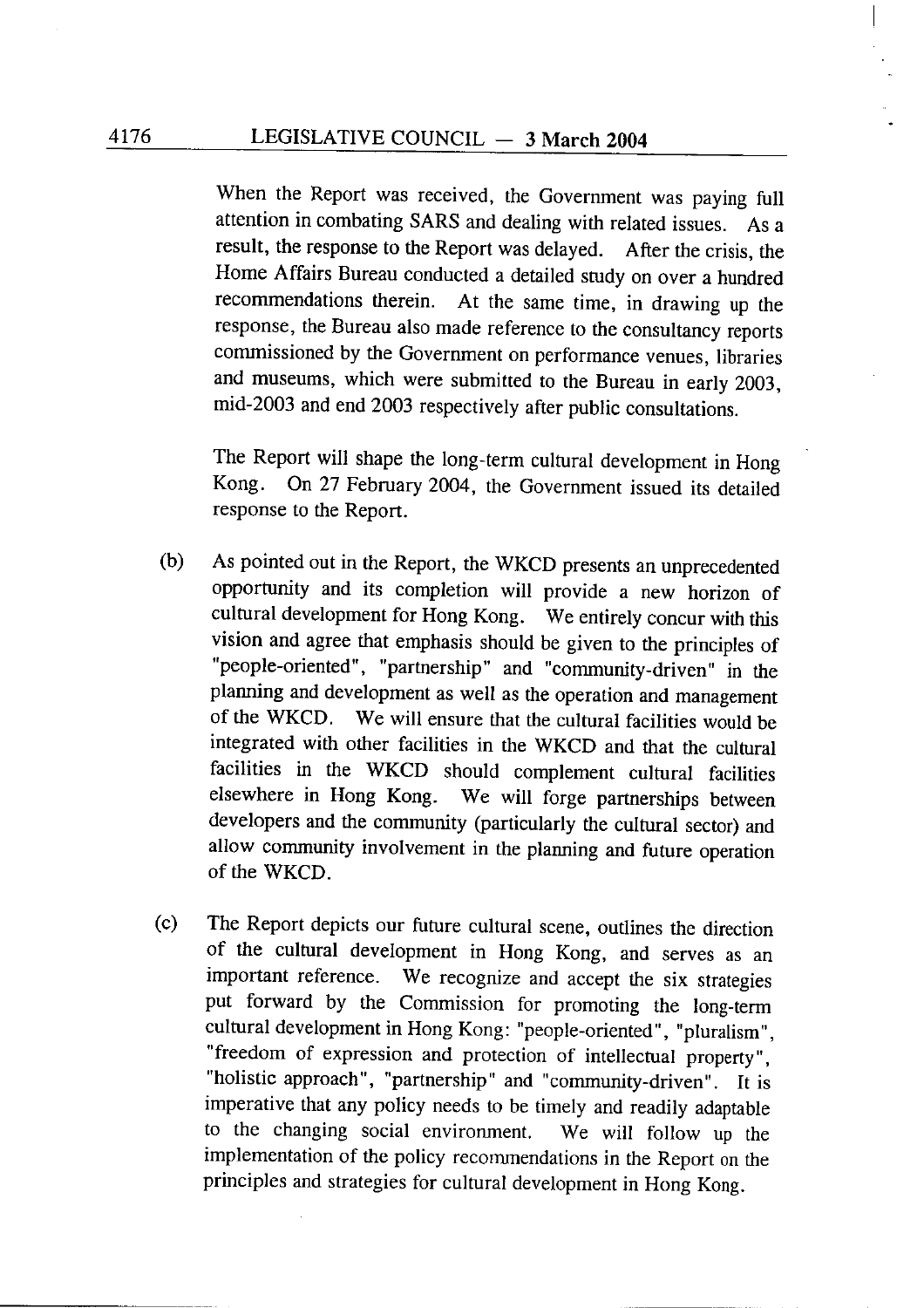## **Appendix V**

| Date of<br>meeting | <b>Meeting/Joint</b><br>meeting                    | <b>Minutes/Paper</b>                                                                            | LC Paper No.                                                                                                            |
|--------------------|----------------------------------------------------|-------------------------------------------------------------------------------------------------|-------------------------------------------------------------------------------------------------------------------------|
| 14.9.98            | Panel on<br><b>Home Affairs</b>                    | Minutes of meeting                                                                              | CB(2)419/98-99<br>http://www.legco.gov<br>$-hk/yr98-99/english/p$<br>anels/ha/minutes/ha1<br>40998.htm                  |
|                    |                                                    | Administration's paper on<br>"Long Term Culture Policy"                                         | $CB(2)241/98-99(08)$<br>http://www.legco.gov<br>$\frac{h k y r 98 - 99}{english/p}$<br>anels/ha/papers/ha14<br>09 5.htm |
| 25.9.98            | Subcommittee<br>on Long-term<br>Cultural<br>Policy | Minutes of meeting                                                                              | CB(2)369/98-99<br>http://www.legco.gov<br>$-hk/yr98-99/english/p$<br>anels/ha/ltcp/minutes/<br>lt250998.htm             |
| 31.10.98           | Subcommittee<br>on Long-term<br>Cultural<br>Policy | Minutes of meeting                                                                              | CB(2)1277/98-99<br>http://www.legco.gov<br>$hk/yr98-99/english/p$<br>anels/ha/ltcp/minutes/<br>lt311098.htm             |
|                    |                                                    | Administration's<br>paper<br>on<br>"Promoting art education"                                    | CB(2)541/98-99(01)<br>http://www.legco.gov<br>$hk/yr98-99/english/p$<br>anels/ha/ltcp/papers/b<br>541e01.htm            |
| 26.11.98           | Subcommittee<br>on Long-term<br>Cultural<br>Policy | Minutes of meeting                                                                              | CB(2)1476/98-99<br>http://www.legco.gov<br>$.$ hk/yr98-99/english/p<br>anels/ha/ltcp/minutes/<br>lt261198.htm           |
|                    |                                                    | Administration's paper on<br>"Structure of Arts and<br><b>Culture in Overseas</b><br>Countries" | $CB(2)700/98-99(01)$<br>http://www.legco.gov<br>$hk/yr98-99/english/p$<br>anels/ha/ltcp/papers/b                        |

# **Relevant documents on the formulation of a cultural policy in Hong Kong**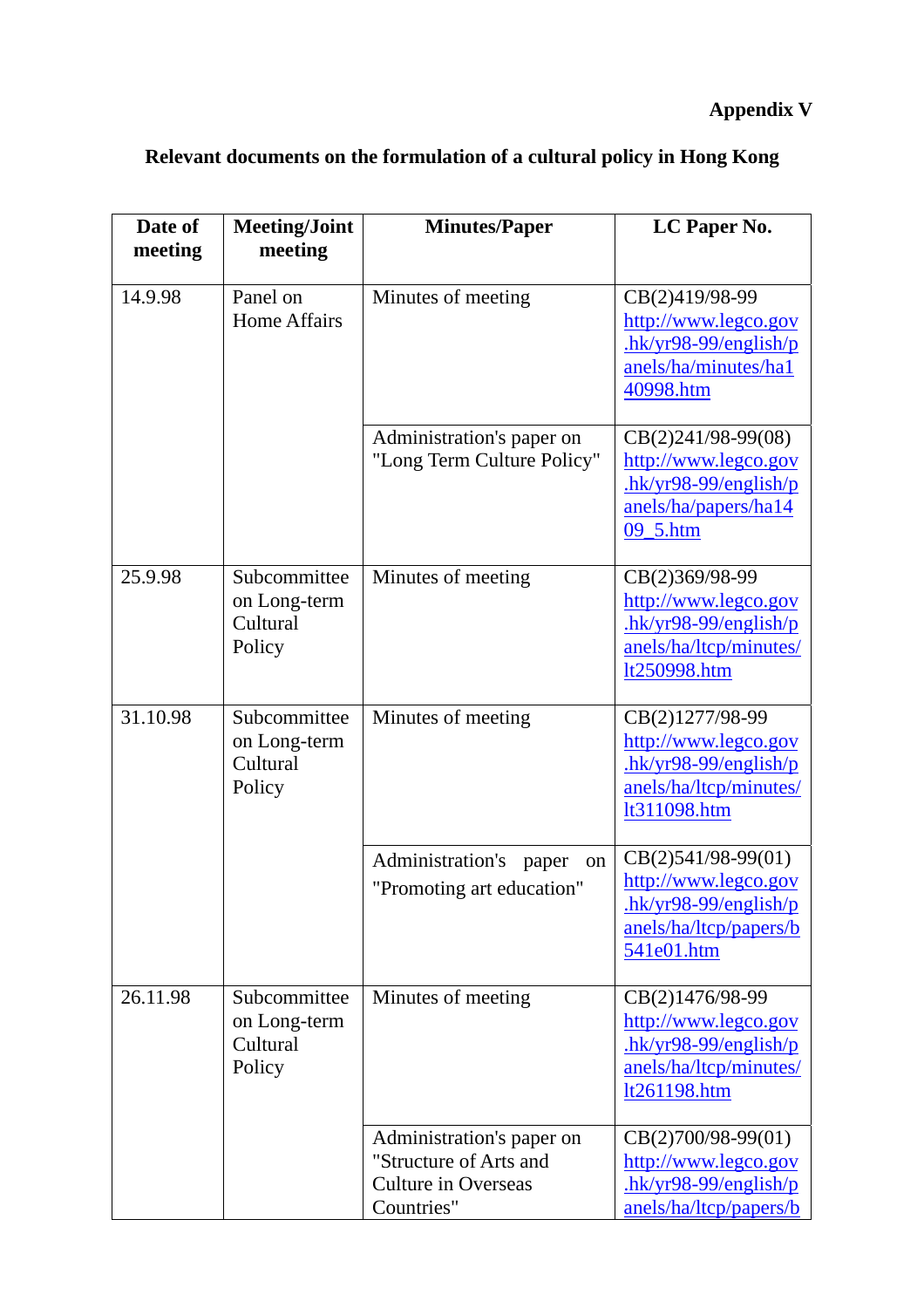| Date of<br>meeting | <b>Meeting/Joint</b><br>meeting | <b>Minutes/Paper</b>                                                                                                        | LC Paper No.                                                                                                  |
|--------------------|---------------------------------|-----------------------------------------------------------------------------------------------------------------------------|---------------------------------------------------------------------------------------------------------------|
|                    |                                 |                                                                                                                             | 700e01.htm                                                                                                    |
| 29.3.99            | Panel on<br><b>Home Affairs</b> | Minutes of meeting                                                                                                          | CB(2)2857/98-99<br>http://www.legco.gov<br>$hk/yr98-99/english/p$<br>anels/ha/minutes/ha2<br>90399.htm        |
|                    |                                 | The Consultant's Report on<br>Culture, the Arts, Recreation<br>and Sports Services                                          |                                                                                                               |
|                    |                                 | <b>Administration's Initial</b><br>Responses to the<br><b>Consultant's Report</b>                                           |                                                                                                               |
| 18.5.99            | Panel on<br>Home Affairs        | Minutes of meeting                                                                                                          | CB(2)2574/98-99<br>http://www.legco.gov<br>$hk/yr98-99/english/p$<br>anels/ha/minutes/ha1<br>80599.htm        |
| 27.5.99            | Panel on<br><b>Home Affairs</b> | Minutes of meeting                                                                                                          | CB(2)2923/98-99<br>http://www.legco.gov<br>$hk/yr98-99/english/p$<br>anels/ha/minutes/ha2<br><u>70599.htm</u> |
| 14.6.99            | Panel on<br>Home Affairs        | Minutes of meeting                                                                                                          | CB(2)661/99-00<br>http://www.legco.gov<br>$hk/yr98-99/english/p$<br>anels/ha/minutes/ha1<br>40699.pdf         |
|                    |                                 | Summary of submissions<br>received on the<br>Consultant's Report on<br>Culture, the Arts, Recreation<br>and Sports Services | CB(2)2196/98-99(08)<br>http://www.legco.gov<br>$hk/yr98-99/english/p$<br>anels/ha/papers/p219<br>6e08.pdf     |
| 13.12.99           | Panel on<br><b>Home Affairs</b> | Minutes of meeting                                                                                                          | CB(2)1456/99-00<br>http://www.legco.gov<br>$hk/yr99-00/english/p$<br>anels/ha/minutes/ha1                     |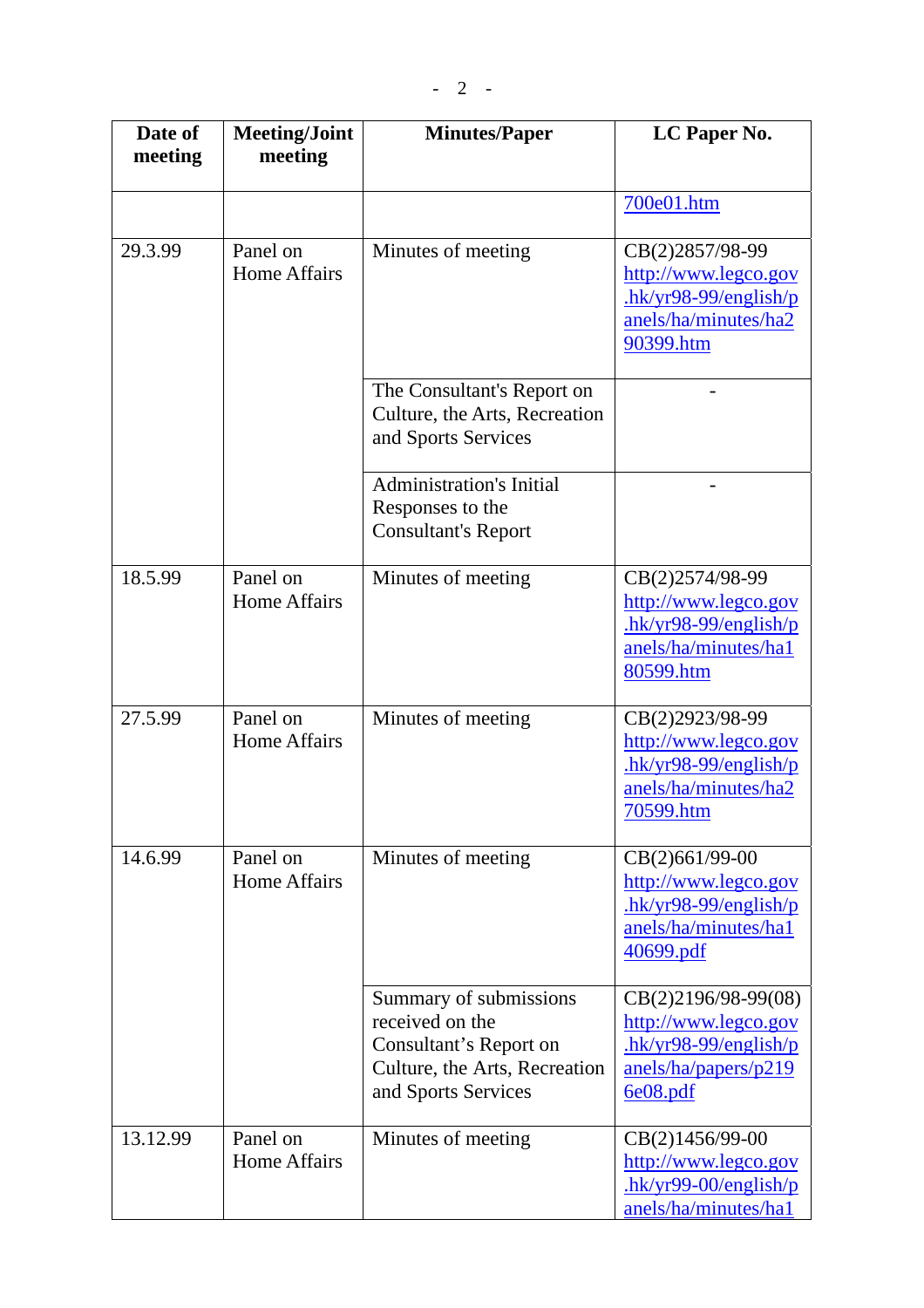| Date of<br>meeting | <b>Meeting/Joint</b><br>meeting | <b>Minutes/Paper</b>                                                                                                                                         | LC Paper No.                                                                                                        |
|--------------------|---------------------------------|--------------------------------------------------------------------------------------------------------------------------------------------------------------|---------------------------------------------------------------------------------------------------------------------|
|                    |                                 |                                                                                                                                                              | 31299.pdf                                                                                                           |
|                    |                                 |                                                                                                                                                              |                                                                                                                     |
|                    |                                 | Administration's paper<br>entitled "Performance Venue<br>on West Kowloon<br><b>Reclamation and Sports</b><br>Complex in South East<br>Kowloon"               | CB(2)587/99-00<br>http://www.legco.gov<br>$-hk/yr99-00/english/p$<br>anels/ha/papers/587e<br>01.pdf                 |
| 20.4.01            | Panel on<br><b>Home Affairs</b> | Minutes of meeting                                                                                                                                           | CB(2)67/01-02<br>http://www.legco.gov<br>$hk/yr00-01/english/p$<br>anels/ha/minutes/ha2<br>00401.pdf                |
|                    |                                 | First consultation paper<br>entitled "Gathering of<br><b>Talents for Continual</b><br>Innovation" issued by the<br><b>Culture and Heritage</b><br>Commission | http://www.legco.gov<br>$hk/yr00-01/english/p$<br>anels/ha/papers/consu<br>lt_ppr-e.pdf                             |
| 8.11.02            | Panel on<br><b>Home Affairs</b> | Minutes of meeting                                                                                                                                           | CB(2)590/02-03<br>http://www.legco.gov<br>$-hk/yr02-03/english/p$<br>anels/ha/minutes/ha0<br>21108.pdf              |
|                    |                                 | Administration paper<br>entitled "Culture and<br><b>Heritage Commission</b><br><b>Consultation Paper 2002"</b>                                               | $CB(2)289/02-03(02)$<br>http://www.legco.gov<br>$-hk/yr02-03/english/p$<br>anels/ha/papers/ha11<br>08cb2-289-2e.pdf |
| 17.12.02           | Panel on<br><b>Home Affairs</b> | Minutes of meeting                                                                                                                                           | CB(2)1117/02-03<br>http://www.legco.gov<br>$-hk/yr02-03/english/p$<br>anels/ha/minutes/ha0<br>21217.pdf             |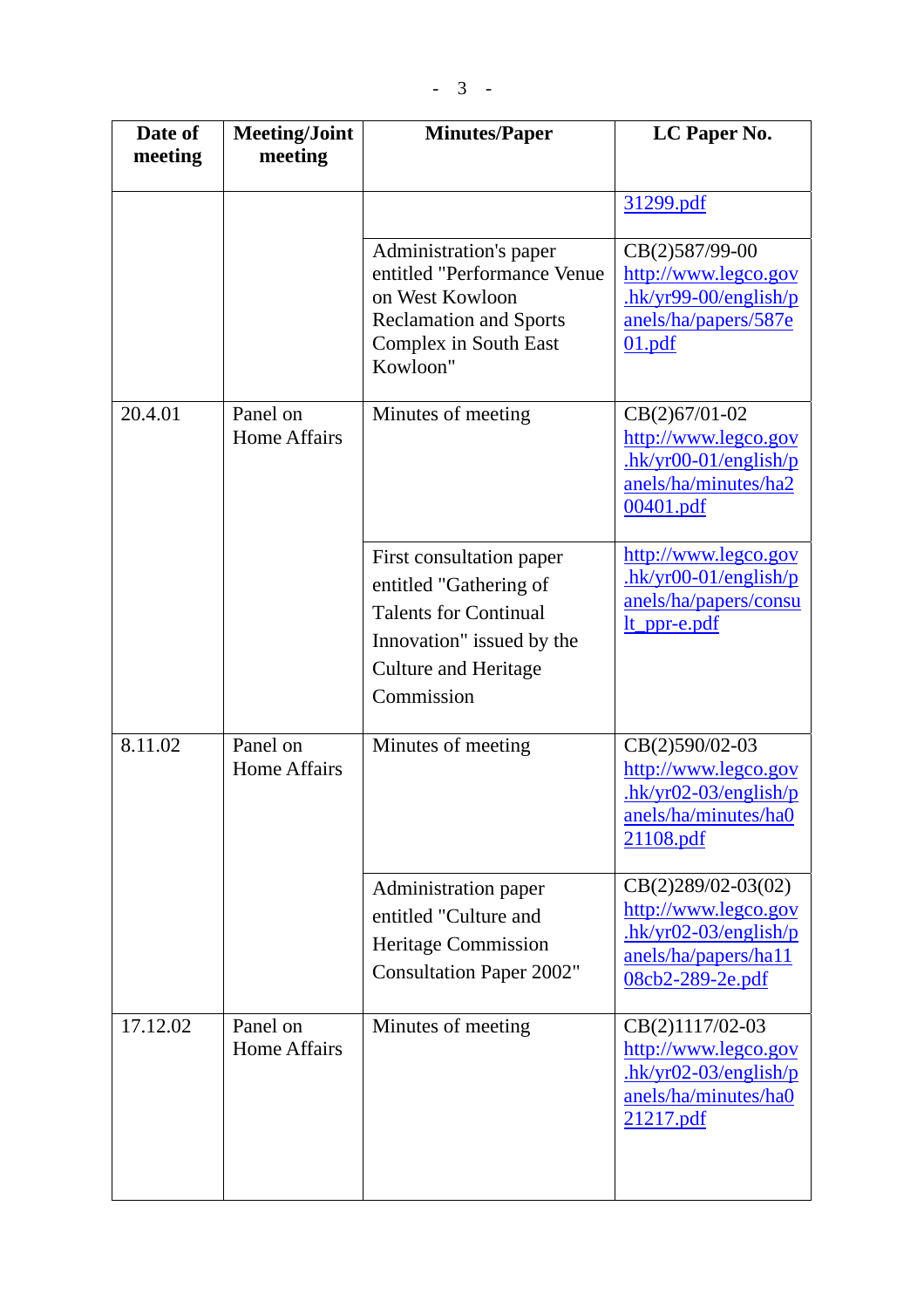| Date of  | <b>Meeting/Joint</b>                                                               | <b>Minutes/Paper</b>                                                                                                                     | LC Paper No.                                                                                                          |
|----------|------------------------------------------------------------------------------------|------------------------------------------------------------------------------------------------------------------------------------------|-----------------------------------------------------------------------------------------------------------------------|
| meeting  | meeting                                                                            |                                                                                                                                          |                                                                                                                       |
| 18.11.03 | Panel on<br>Planning,<br>Lands and<br>Works and<br>Panel on<br><b>Home Affairs</b> | Minutes of meeting                                                                                                                       | CB(1)817/03-04<br>http://www.legco.gov<br>$-hk/yr03-04/english/p$<br>anels/ha/minutes/hapl<br>1118.pdf                |
|          |                                                                                    | Administration paper<br>entitled "Invitation for<br>proposals for the<br>development of the<br><b>West Kowloon Cultural</b><br>District" | $CB(1)322/03-04(06)$<br>http://www.legco.gov<br>$hk/yr03-04/english/p$<br>anels/ha/papers/hapl<br>w1118cb1-322-6e.pdf |
| 25.11.03 | Panel on<br>Planning,<br>Lands and<br>Works and<br>Panel on<br><b>Home Affairs</b> | Minutes of meeting                                                                                                                       | CB(1)819/03-04<br>http://www.legco.gov<br>$-hk/yr03-04/english/p$<br>anels/ha/minutes/hapl<br>1125.pdf                |
| 17.1.05  | Panel on<br><b>Home Affairs</b>                                                    | Minutes of meeting                                                                                                                       | CB(2)1176/04-05<br>http://www.legco.gov<br>$hk/yr04-05/english/p$<br>anels/ha/minutes/ha0<br><u>50117.pdf</u>         |
|          |                                                                                    | Administration's paper on<br>"Policy initiatives of Home<br>Affairs Bureau"                                                              | $CB(2)649/04-05(01)$<br>http://www.legco.gov<br>$hk/yr04-05/english/p$<br>anels/ha/papers/ha01<br>17cb2-649-1e.pdf    |
|          | Panel on<br><b>Home Affairs</b>                                                    | Policy Recommendation<br>Report issued by the Culture<br>and Heritage Commission                                                         |                                                                                                                       |
|          |                                                                                    | Administration's response to<br>the policy recommendations<br>of the Culture and Heritage<br>Commission                                  | $CB(2)1532/03-04(01)$<br>http://www.legco.gov<br>$hk/yr03-04/english/p$<br>anels/ha/papers/ha03<br>22cb2-1532-1-e.pdf |